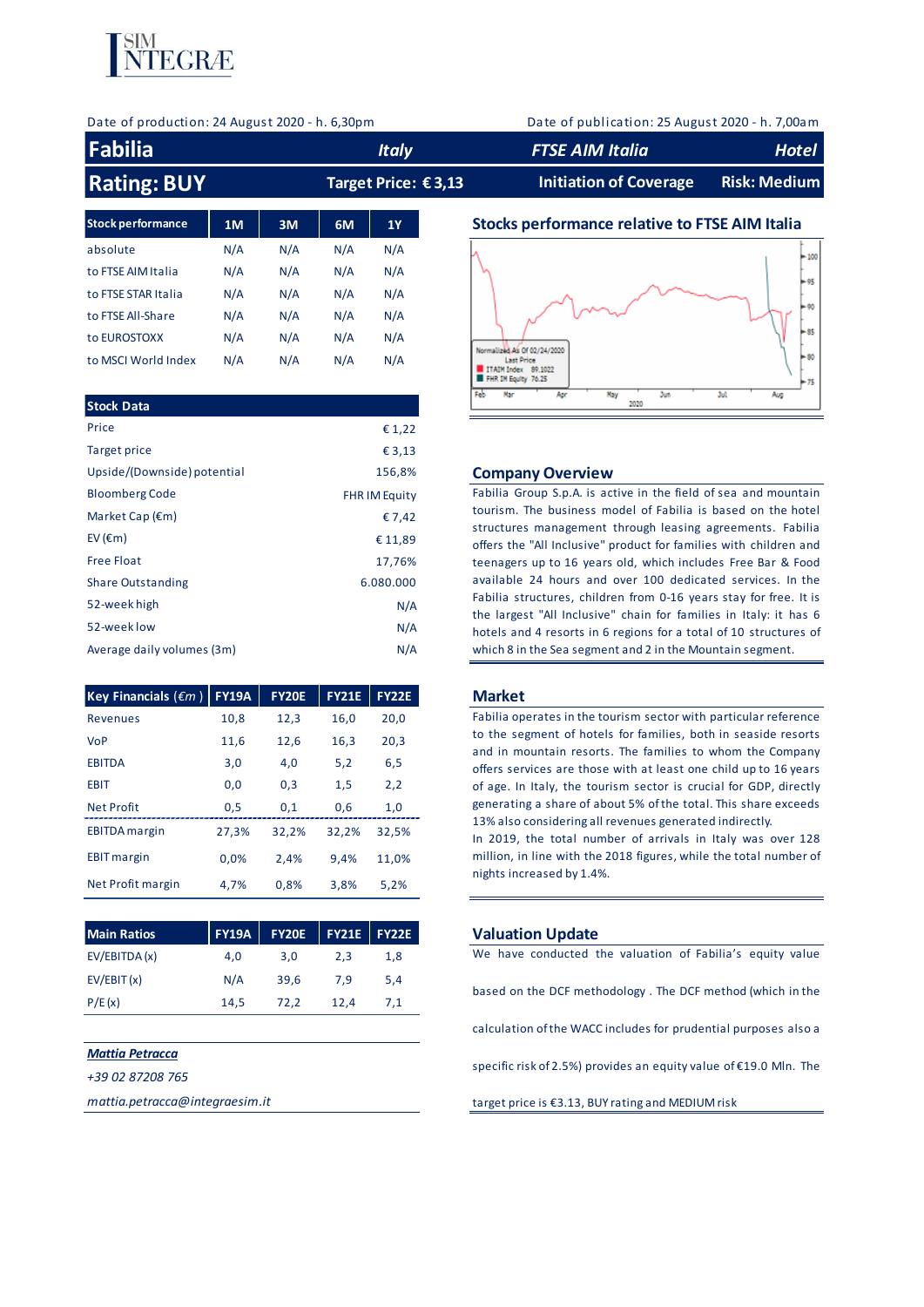# **Summary**

**INTEGRÆ** 

| 1.  |  |
|-----|--|
| 1.1 |  |
| 1.2 |  |
| 1.3 |  |
| 1.4 |  |
| 2.  |  |
| 2.1 |  |
| 2.2 |  |
| 2.3 |  |
| 2.4 |  |
| 2.5 |  |
| 3   |  |
| 3.1 |  |
| 3.2 |  |
| 3.3 |  |
| 3.4 |  |
| 3.4 |  |
| 4   |  |
| 4.1 |  |
| 5   |  |
| 6   |  |
| 6.1 |  |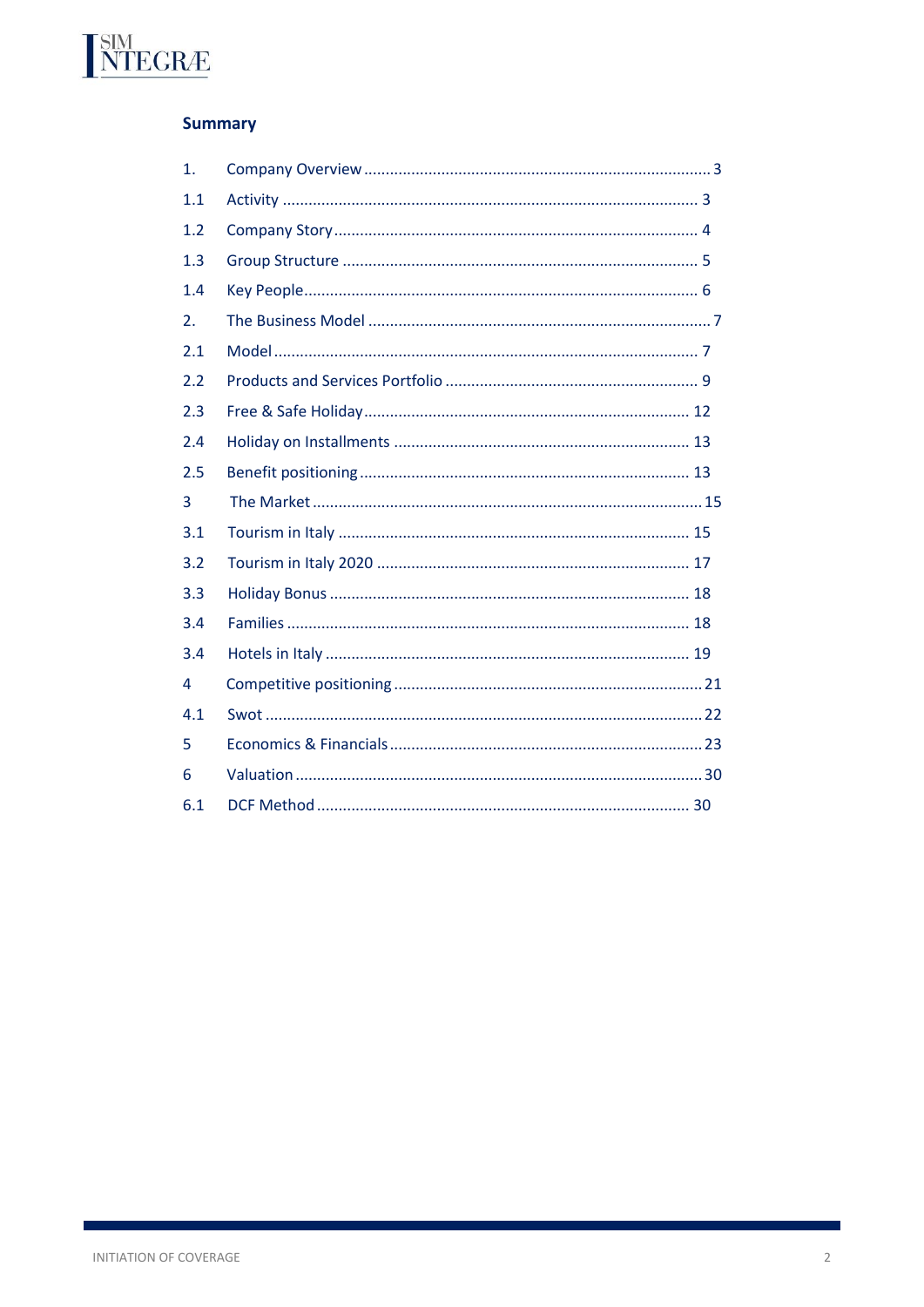<span id="page-2-0"></span>

# 1. Company Overview

# <span id="page-2-1"></span>1.1 Activity

Fabilia Group S.p.A. ("Fabilia") founded in 2013 and based in Milano Marittima (RA), is an Italian group active in the field of tourism at the sea and in mountain. The business model of Fabilia is based on the hotel structures management through medium-term business leasing agreements, guaranteed according to competitive market standards: The Group invests directly in the adaptation of the managed structures to the Fabilia format, for an aesthetic and functional relaunch of the hotel in the new format.

Fabilia was the first chain in Italy to industrialize the "All Inclusive" product for families with children and teenagers up to 16 years (model "only family with kids"), which includes Free Bar & Food available 24 hours for each guest and over 100 dedicated services. In addition to this, in the Fabilia structures, children from 0-16 years stay for free. To date, it is already the largest "All Inclusive" chain for families in Italy: it has six hotels and four resorts in six regions for a total of ten structures (748 rooms), of which eight in the Sea segment and two in the Mountain segment. Historically, the Group recorded an occupancy rate of 77%.

The business of Fabilia is developed on structures characterized by:

- 3 or 4 stars:
- Dimensions between 50 and 150 rooms;
- Restaurant rooms capable to host at least 60% of beds;
- Presence of at least of one swimming pool, a beach, and an outdoor park;
- Indoor spaces capable of providing a play area of at least 200 sq.m.;
- Easy access to the bathing and ski structures.



#### **Chart 1 – Structures**

Source: Fabilia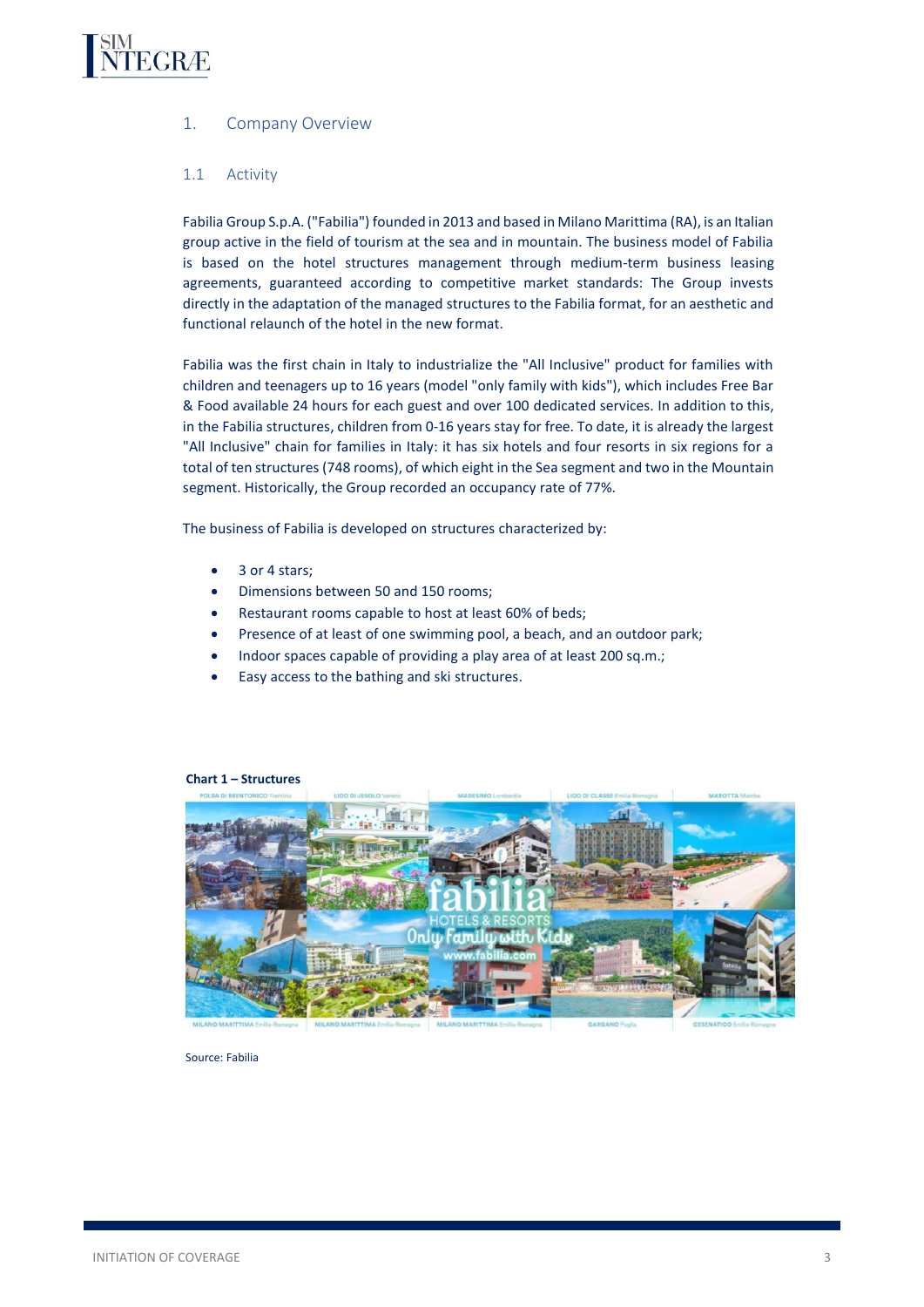

# 1.2 Company Story

<span id="page-3-0"></span>

- In 2013, Mattia Bastoni, current Chairman of the Fabilia Board of Directors, constitutes Family Hotels Italia which, later, will become Fabilia Group, the first Italian All Inclusive holiday chain for families with children. The first managed hotel is Family Hotel Betulla (today called Fabilia Polsa - Trentino).
- In 2014, the Group began its expansion process, started managing the Family Hotel Savini (now called Fabilia Savini Milano Marittima). With the addition of this second structure, the Group managed a total of 116 rooms.
- Between 2015 and 2016, the Group continued its growth, reaching a total of 404 rooms managed through 2 hotels and 2 resorts, including the Family Beach Resort Girasole (now called Fabilia Marotta - Marche) and the Family Resort Sole (today called Fabilia Gargano - Vico del Gargano).
- Between 2017 and 2019, the Group took over the management of other important structures, arriving at the end of the last year to manage about 700 rooms through 4 hotels and 4 resorts. In addition, in 2018, the brand Family Hotels Italia was transformed into Fabilia Hotels & Resorts.
- On 11/08/2020 the Company was listed on the AIM Italia market.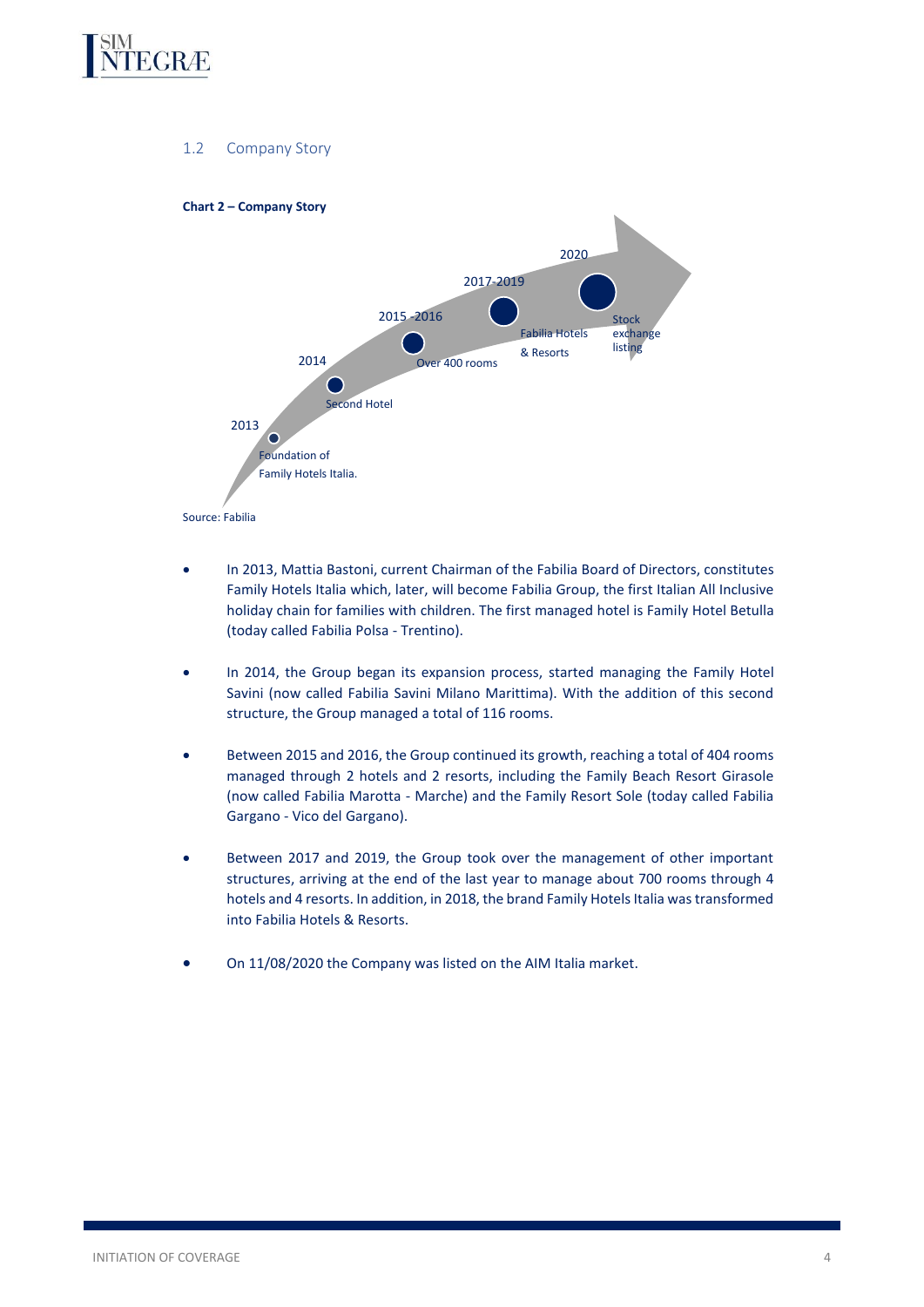<span id="page-4-0"></span>

# 1.3 Group Structure

# **Chart 3 – Group**

| <b>Shareholders</b> | <b>Share</b> |
|---------------------|--------------|
| $F11$ S.r.l.        | 55,81%       |
| F12 S.r.l.          | 26,43%       |
| <b>Mercato</b>      | 17,76%       |
| Course: Eabilia     |              |

Source: Fabilia

To date, Fabilia Group S.p.A., which in turn owns 100% of the subsidiaries that manage individual structures, is controlled for 55.81% by FI1 S.r.l. (100% owned by Mattia Bastoni, founder and Chairman of the Board of Directors), for the 26.43% by FI2 S.r.l. (100% owned by Mattia Casadio, Vice-president of the Board of Directors) and for the remaining 17.76% by the market. Fabilia Group S.p.A operates as a provider of all corporate services (administration, booking, marketing, commercial and others) for its subsidiaries, which manage the Group's individual hotels or resorts.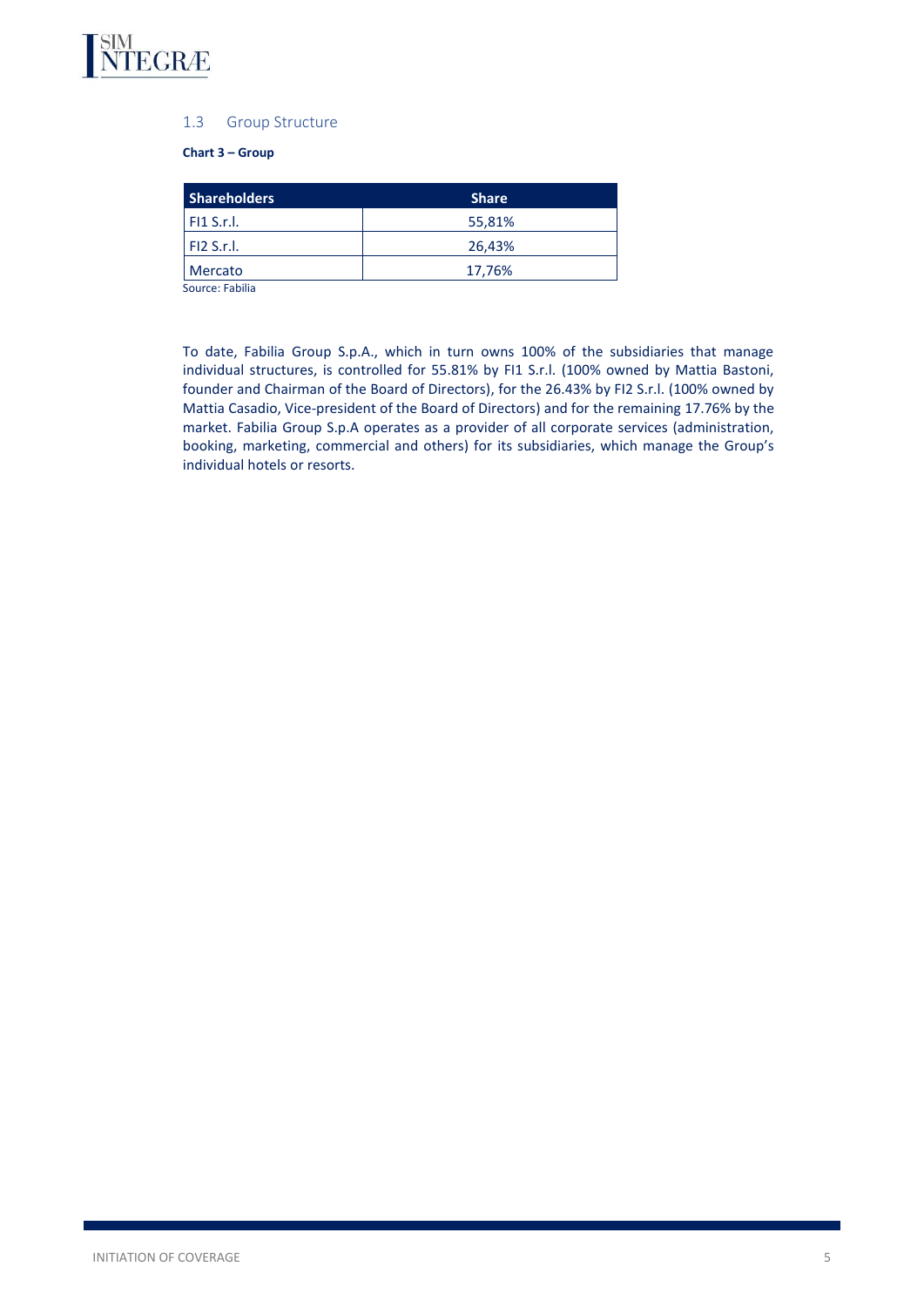<span id="page-5-0"></span>

# 1.4 Key People

**Mattia Bastoni** – Founder, Partner and Chairman of the Board of Directors

Son and grandson of hoteliers grew up since childhood in hotels. During his adolescence, he worked for third parties in the Riviera Romagnola to gain experience outside of the family structures, covering all the roles of hospitality. Once he reached the age of majority, he had worked in Miami, London and Costa Rica and on his return, he opened a restaurant in Cesenatico. In 2013, he founded Family Hotels Italia, which in 2018 became Fabilia Group.

# **Mattia Casadio** – Partner and Vice-President of the Board of Directors

After graduating from Bocconi University, he worked at BNP Paribas, gaining experience in the branches of Rome, Milan and New York. In 1999, he opened a studio in Milano Marittima specialized in hotels consulting. Since 2013, he worked as a consultant for Fabilia Hotels & Resorts and become a partner in 2019. In addition to this, he often attends conferences on Tourism and Finance as a speaker.

#### **Stefano Giorgi - General Manager**

He has thirty years of experience in the hotel business. He was manager and property manager at some 4- and 5-star hotels in the area of the Riviera Romagnola. In 2015 he joined the Group as Resident Manager of the Marotta structure. In 2018 he became the Corporate General Manager of the chain.

### **Patrizio Battolla** – Cost Controller

Graduated in Political Science at the University "La Sapienza" in Rome, over the years, he has gained a long experience at important companies in the luxury hospitality sector, covering the role of Planning and Management Control Manager and Senior Advisor. For Borgo Egnazia (Puglia, in 2018 awarded as Best Italian Resort at the World's Best Awards) and San Domenico House (London, UK) was Financial Controller and board member of the group.

#### **Ludovica De Rinaldis** – Quality Manager

Graduated with honours in Management of Tourist and Cultural Activities in 2018, she worked from 2015 to 2018 at JSH Hotels & Resorts - Acaya Golf Resort & Spa (Acaya, Lecce) as Hostess of Hall. Since May 2019 she works at Fabilia as Quality Manager. In 2019 he completed a Master in Tourism Economics at Bocconi University in Milan.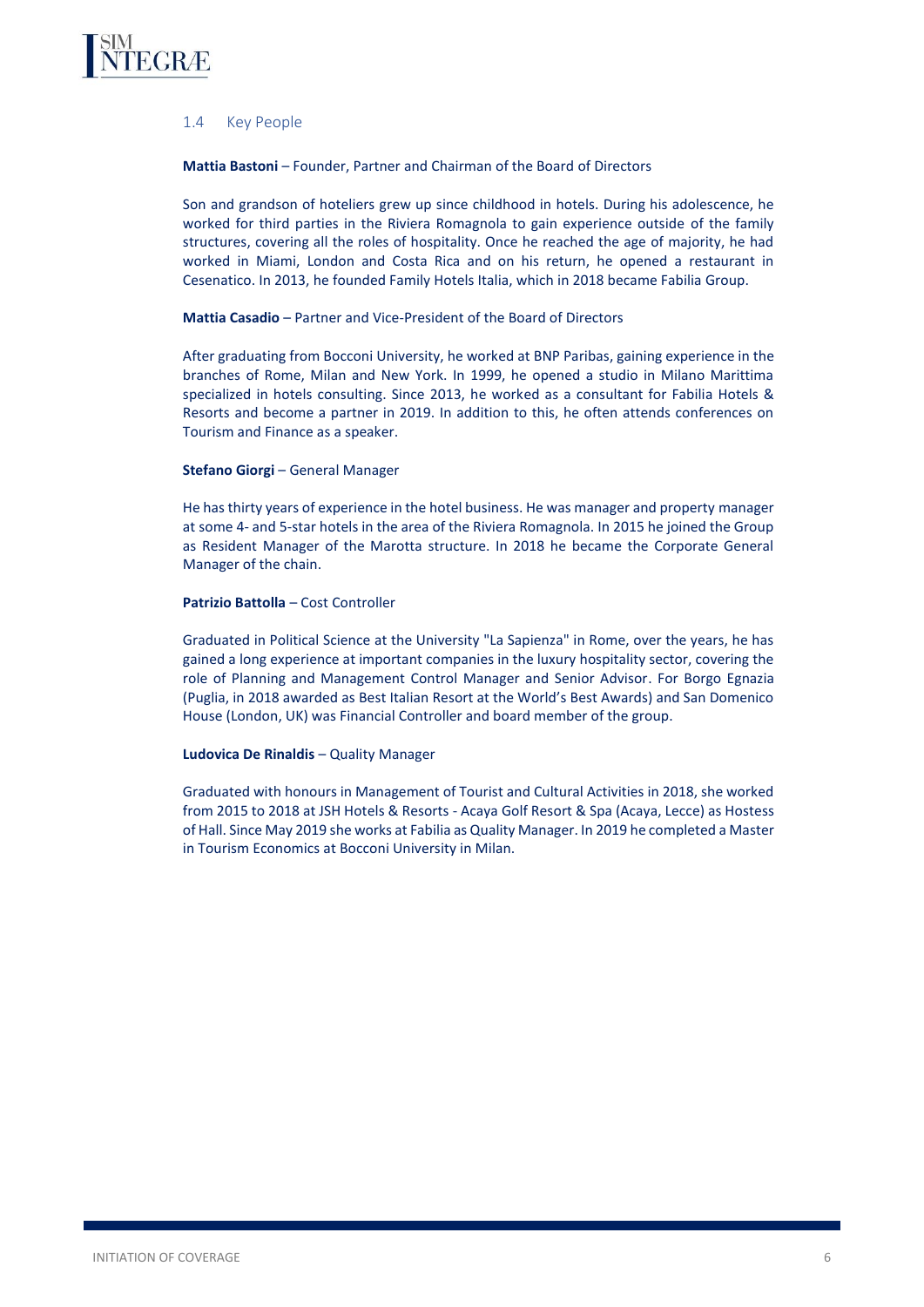<span id="page-6-0"></span>

# 2. The Business Model

The business of Fabilia is based on the "only family with kids" model that provides an All Inclusive formula dedicated to families with children under 16 years old. All structures are managed through medium-term business leasing agreements. Hotels and resorts are adapted to the Fabilia format through direct investments.

For the efficient implementation of the All Inclusive formula, the Group has standardized and industrialized its offer, characterized by:

- Model family room: the whole family placed in the same room, in order to make the most of the structures' occupation;
- Entertainment services: children in the structures are offered a very wide range of innovative entertainment services specialized for families, 7 days a week all-day long (nannies, educators, assistants, and others). The costs related to the animation services of the All Inclusive offer are distributed on the total number of guests;
- Choice of locations: Fabilia structures are located in holiday locations in the center of primary seaside or mountain resorts and are chosen in order to ensure high occupancy rates but inexpensive leasing;
- Simple food offer: based on quality food, loved by children but with high marginality (pizza, pasta, hamburgers, chips, ice cream and more). In addition, the supply of food is via buffet systems, without waste, and tailored to the needs of families;
- Services with high added value: in addition to food, drink and entertainment services, the offer includes other services with high added value, such as access to and use of the beach and related services at the seaside and skipass in the mountain;
- Extra services for a fee: a series of Extra services are guaranteed, in addition to those already present in the All Inclusive offer. These services tend to be aimed at the adult guests and are intended to complete the already wide commercial offer. Extra services include alcoholic beverages and merchandising (T-shirts, backpacks, caps, and other gadgets with the Fabilia logo).

In addition to this, the Group has set up an in-house booking center that can generate over 90% of total bookings, this guarantees a certain degree of disintermediation that allows: a) to increase the level of marginality and b) to create a very useful customer database for marketing campaigns. To date, this database has over a million of customers and has made it possible to reach a repeater quota of 45%.

It is also important to underline that the standardization of the offer allows a high degree of model scalability.

# <span id="page-6-1"></span>2.1 Model

Fabilia carries out its activities through a four-step process: search and leasing of structures, adaptation of structures to the Fabilia format, sales campaign and booking management and structure management.

#### **Chart 4 – Business Process**



Source: Fabilia, elaboration Integrae SIM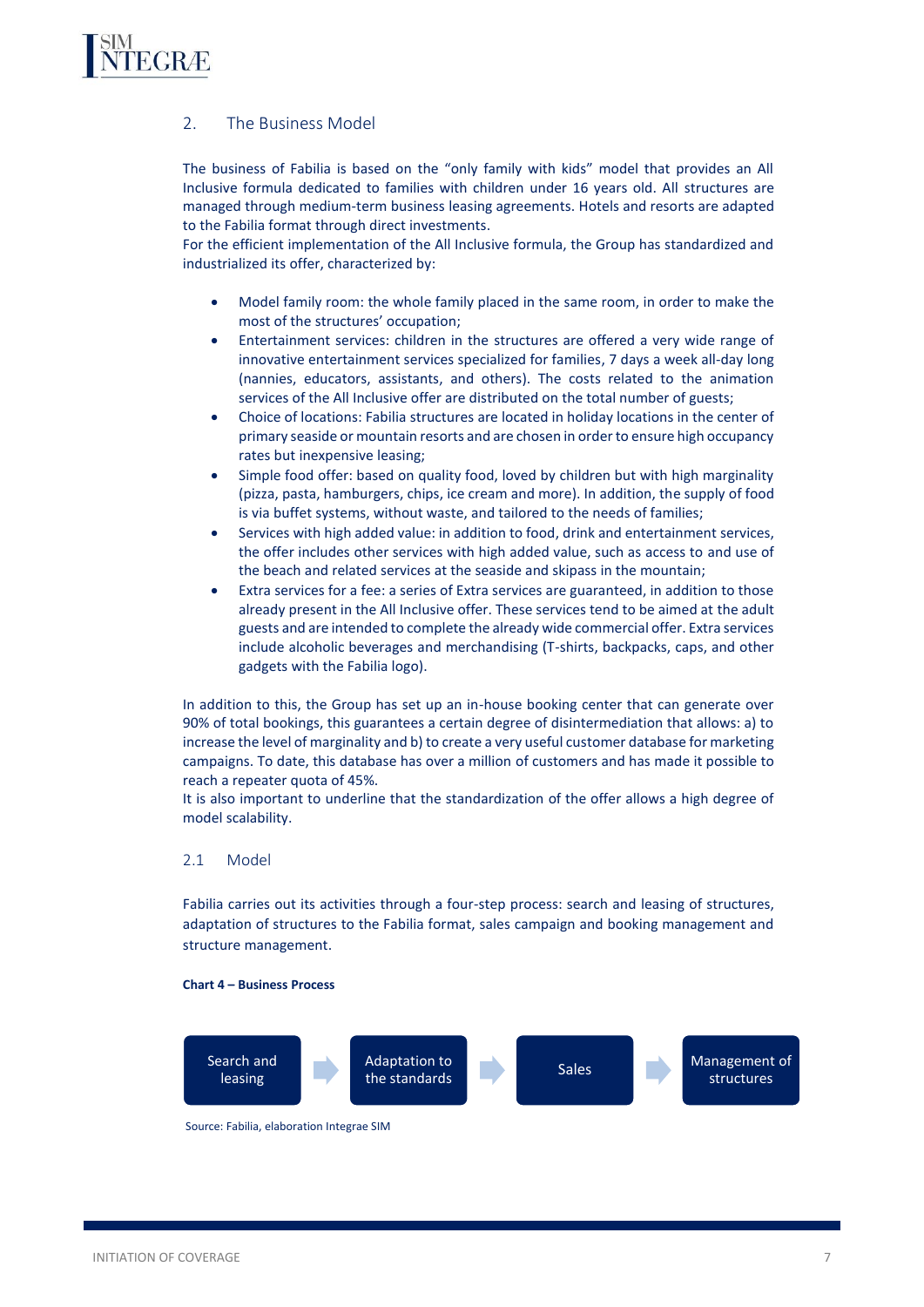# 2.1.1 Search and structures leasing

The Fabilia business model is based on the management of the leased structures. The search occurs through contacts with advisors in the Real Estate field, direct research, and personal network. Once a structure able to meet all the Group's needs has been identified, the management starts the negotiations with the owners and, if successful, signs the business lease contract.

Business lease contracts are normally characterized by a duration of three years, which is an optimal period for understanding whether the structure can meet the profitability targets set. All business lease agreements provide for Fabilia the possibility to terminate the contract without any penalty, on the contrary, structure owners are generally not guaranteed this right. The only exception is the structure of Madesimo, where the owners can cancel the contract in advance in case of the property sale, refunding the restructuring costs incurred by Fabilia over the years. The leasing paid by Fabilia are on average higher than those of the market, this represents a protection from the risk that unsatisfied owners seek better leasing opportunities on the market.

For the 2020 year, Fabilia has reached an agreement with the structures owners: if in 2020 the Value of Production should be lower than the theoretical one used to estimate the leasing (from Group standards corresponding to about 20% of revenues) the actual leasing would be recalculated based on the actual Value of Production. This will allow the Group to save money, in case some structures will record performance below expectations.

#### 2.1.2 Structure adjustment to Fabilia format

The structures managed through a business leasing contract, generally, need some structural changes to be adapted to the Fabilia format and to be more attractive for families. Typically, investments include synthetic grass as soil cover of some areas of the hotel, joining of some previously separated rooms, playgrounds, and others. The investments necessary for the restructuring and reshaping of the new structures according to the Fabilia format, in average, are equal to  $\epsilon$  2,600 per room. In some cases, in particular for the new openings, the most important works are contracted and re-billed to the owners (item Other Revenues on the balance sheet) of the structures.

#### 2.1.3 Sales campaign and booking management

Before opening of a new structure, Fabilia conducts a marketing campaign. Such campaigns, in order to reach target customers without excessive expenditure of resources, are conducted online, using tools such as GoogleAds. The corporate booking office, consisting of 14 people, receives requests, which are then converted into actual bookings. Few rooms are allocated through OTA (Online Travel Agencies): over 90% of bookings are generated and managed internally. The payment is for 30% in advance at the time of booking, while the remaining 70% is paid at the check-in upon arrival. Finally, it is important to underline that the customers of the structure remain on the Fabilia customer list, in order to eliminate the risk that the property owner decides not to renew the leasing contract, with the aim of exploiting the customer database created by the Group.

#### 2.1.4 Structures management

The structure management is launched following the standards and best practices proved to be successful in the existing structures. The All Inclusive Fabilia format is proposed without changes in each of the structures, both in entertainment areas management and in menu, restaurant and all other services offered.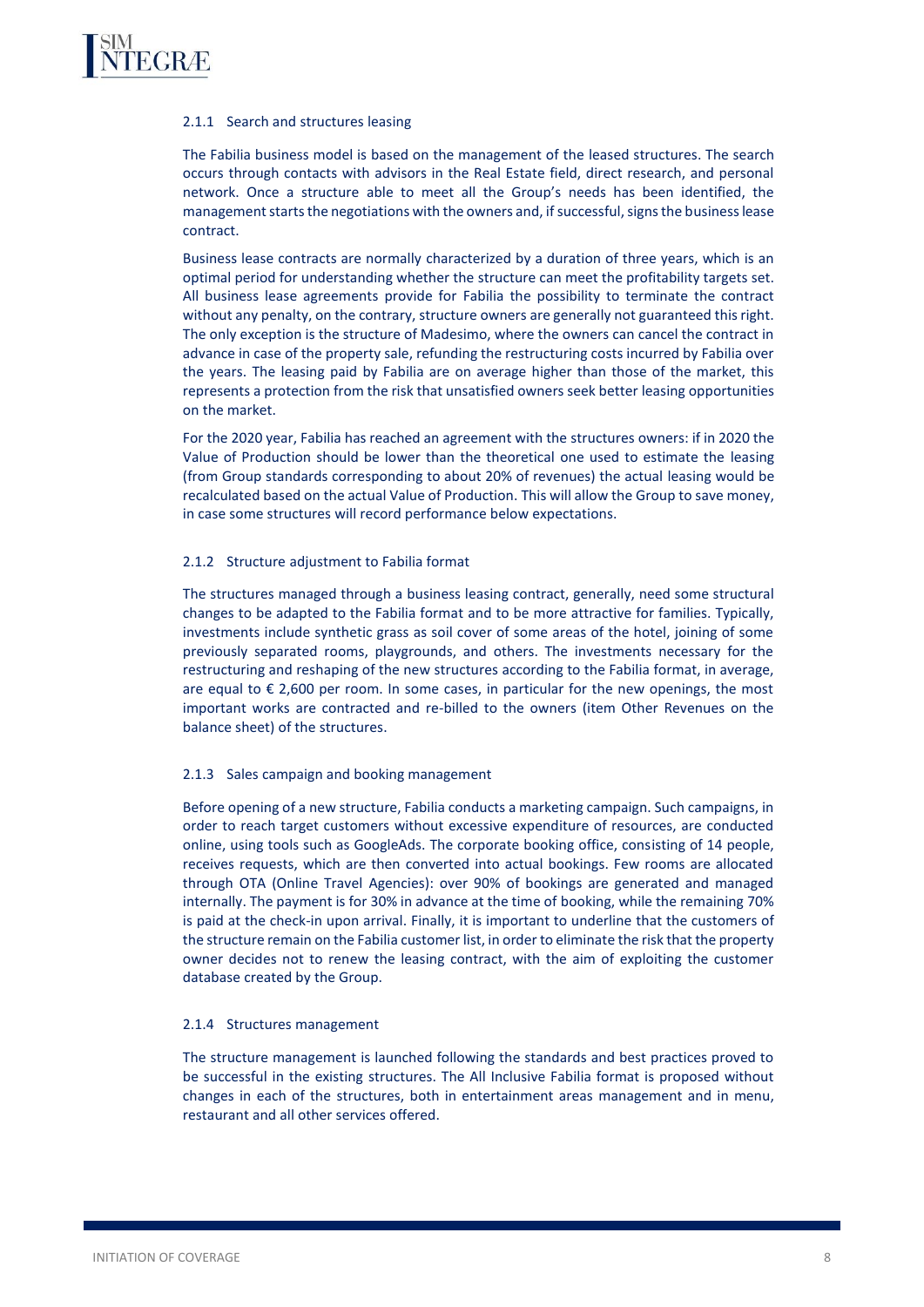# <span id="page-8-0"></span>**TEGRÆ**

# 2.2 Products and Services Portfolio

Fabilia operates in two different tourist segments: Sea and Mountain. To date, the Group has ten structures, of which eight are on the sea and two are in the mountains.

# 2.2.1 Sea

Currently managed seaside resorts structures are located in: Jesolo, Lido di Classe, Milano Marittima, Cesenatico, Marotta and Vico del Gargano.

# • Fabilia Family Hotel Jesolo



3-star hotel with 74 rooms located in Jesolo (VE), one of the first S&B destinations for families in Italy, the hotel Alexander, taken over from summer 2019, in a small private park, offers: swimming pool, solarium, indoor and outdoor playground, private beach, garage and all the services included in the Fabilia format.

### • Fabilia Family Hotel Lido di Classe



This 3-star hotel with 74 rooms is located in Lido di Classe (RA). Recently taken in management by the Group, the structure, redesigned according to Fabilia standards, opened in the summer 2018, is located directly on the beach and a short walk from the pine forest of Lido di Classe. It represents all the standards of the Fabilia

# • Fabilia Family Resort Milano Marittima

experience.



3-star hotel with 154 rooms (distributed over three different hotels united by Fabilia) located in Milano Marittima (RA). Due to its size and particular richness of outdoor spaces, including a small private pine forest of 2,000 square meters, this hotel has been renamed "Beach Resort" and fully represents the expression of the Fabilia format. Located a short walk from the beach, the Resort since 2018 has been merged with the Hotel Royal, creating a unique hotel complex. Within the extended perimeter of the complex, there is space for the building that hosts the Group's corporate offices.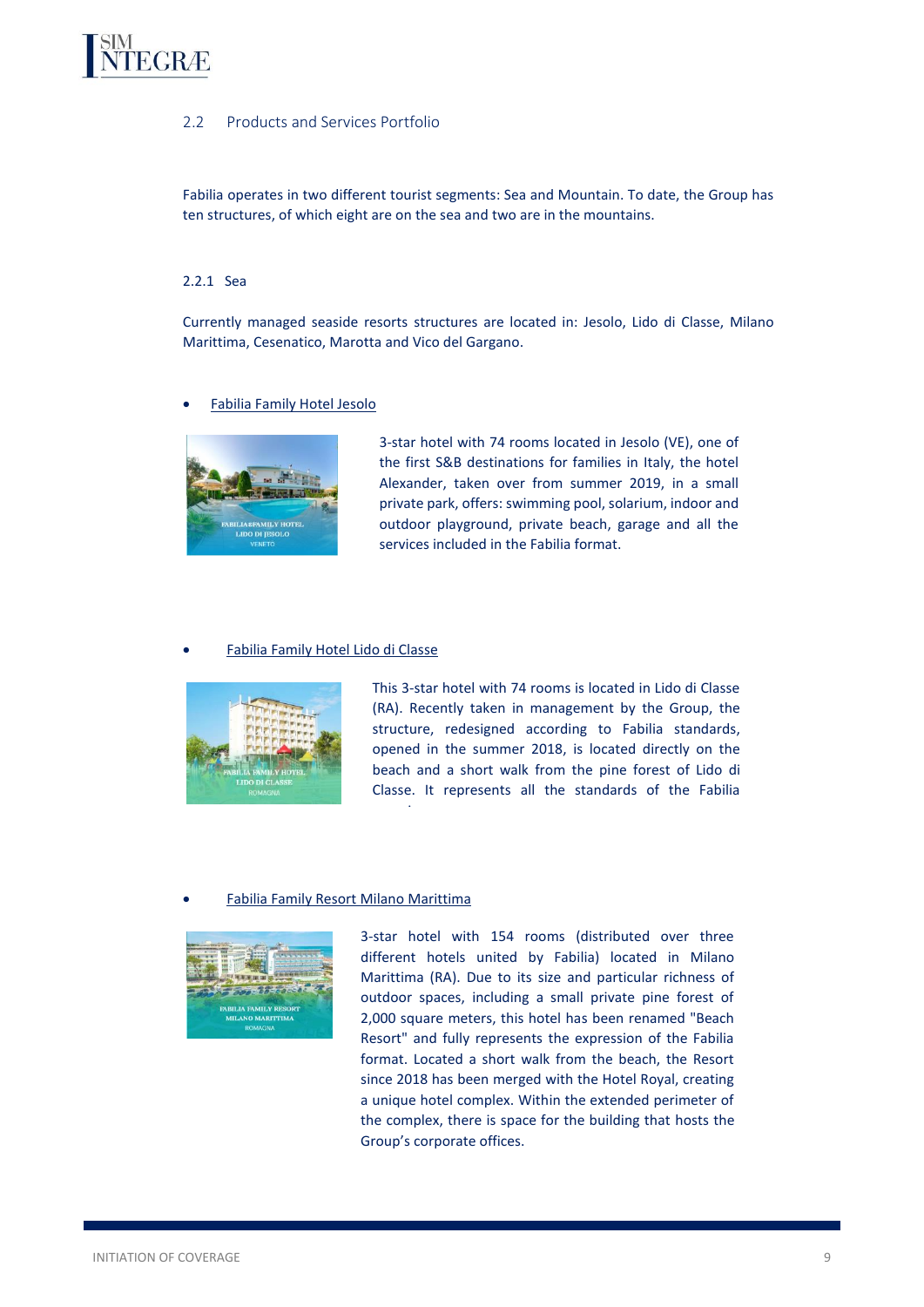

# • Fabilia Family Hotel Savini



4-star hotel with 64 rooms located in Milano Marittima (RA). Managed by Fabilia for 4 years, this hotel-resort is particularly rich in outdoor areas and has an absolutely privileged location, with direct access to the beach of Milano Marittima without road crossings.

The heated swimming pool is equipped with a water slide and the hotel has an inflatable park and a wide range of services.

#### • Fabilia Marotta



3-star hotel with 104 rooms located in Marotta (PU). The Resort is the spearhead of the Fabilia concept for its wealth of structures (private beach, beachfront bungalows, multipurpose court for tennis, soccer, and basketball) and positioning (close to the beach). In addition to the classic Fabilia services, the range of structures includes: a large swimming pool (201 sq. m.), inflatable games, private beach and indoor green park of 4,000 sq. m.

#### • Fabilia Family Hotel Delfino



3-star hotel with 48 rooms located in Milano Marittima (RA). Hotel close to the beach, located in a privileged position. Features of the hotel are: the pool very attractive for children and adults, a large outdoor courtyard, and an equipped and modern SPA. There are also all the facilities foreseen by the Fabilia format.

#### • Fabilia Family Hotel Cesenatico



4-star hotel with 59 rooms located in Cesenatico (FC). Modern hotel located in the green area of Cesenatico. The rooms are mini-apartments and the structure has common areas dedicated to the Play Room, afternoon and evening entertainment. The Fabilia Family Hotel Cesenatico is characterized by a large room equipped for breakfast and catering, a large swimming pool with extensive solarium area and a private parking area dedicated to guests.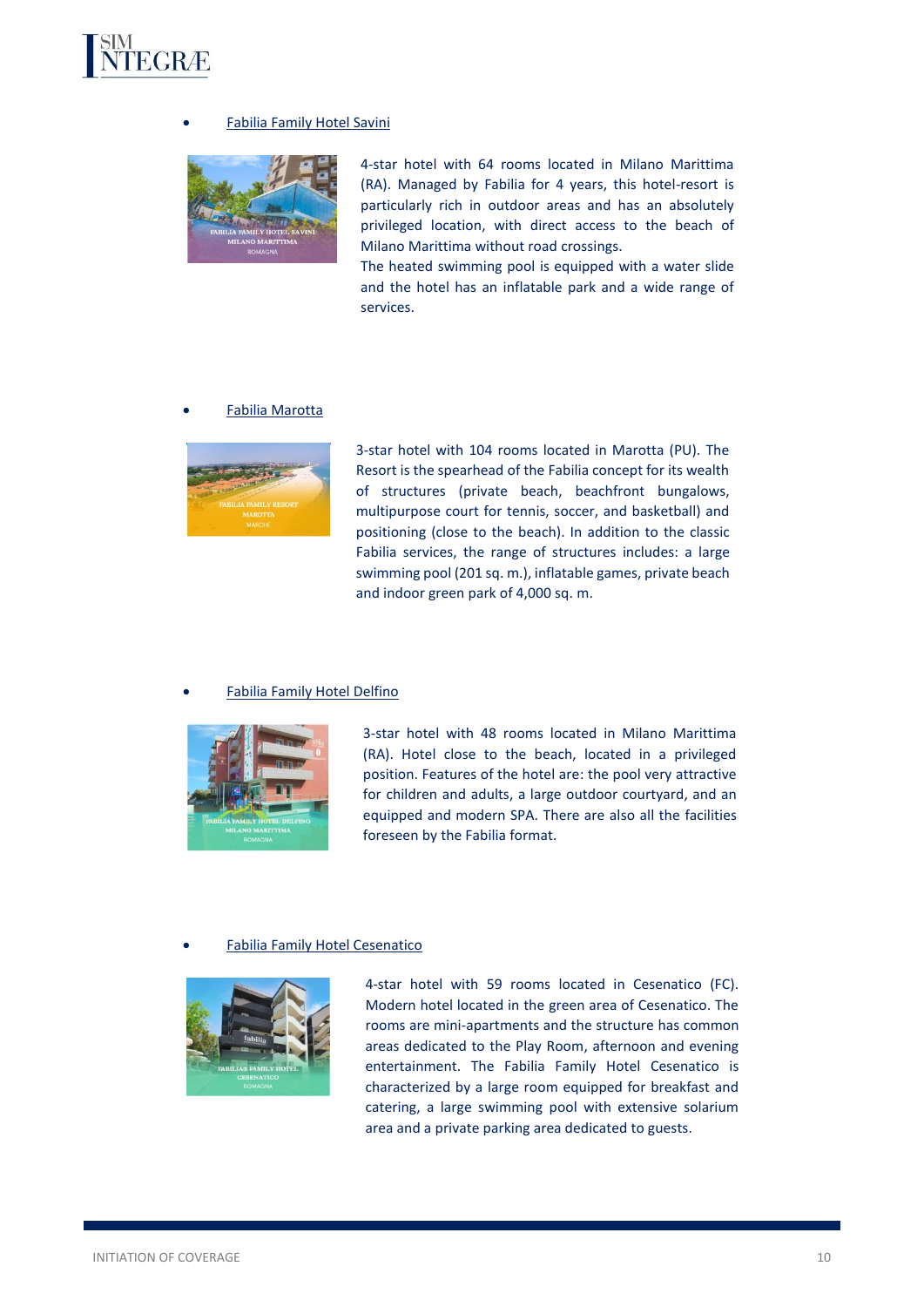

# • Fabilia Family Hotel Gargano



This 3-star hotel with 58 rooms is located in Vico del Gargano (FG). The Resort, entered the Fabilia circuit, first as an affiliate structure (franchise) and then from 2018 in direct management thanks to the commercial successes achieved, it has an excellent reputation on the market in Puglia and is one of the most appreciated in the chain. The structure, equipped with all Fabilia standards, enjoys a privileged location, with the Foresta Umbra behind and private beach in front.

# 2.2.2 Mountain

The structures in mountain resorts currently managed are located in Polsa di Brentonico and Madesimo.

# • Fabilia Polsa



3-star hotel with 40 rooms located in Polsa di Bretonico (TN), this is a structure with double vocation, winter and summer, particularly rich in structures (Sauna, Acropark adventure park, internal parking), including a large heated pool (85 sq. m. with panoramic telescopic cover and 240 sq. m. area), an alpine hut (managed as an educational farm), 5 tennis courts and 2 soccer fields, in addition to all the classic Fabilia standards. The rooms are furnished in Trentino style. Managed by the chain since 2013, the resort has gradually been enriched with services (such as the panoramic pool) thanks to some direct investments made by Fabilia on the outdoor areas and equipment.

#### • Fabilia Madesimo



This 3-star hotel with 36 rooms is located in Madesimo (SO). Opened in December 2019, the Fabilia Madesimo is a mountain hotel with an excellent location to access the ski slopes Arlecchino, one of the main in Madesimo, in the Valtellina area. Easy to reach from Milan and other cities in Lombardia, the destination is ideal for both classic skiing and active holidays from June to September. The hotel has a panoramic terrace overlooking the slopes and has a large disco room and an indoor pool.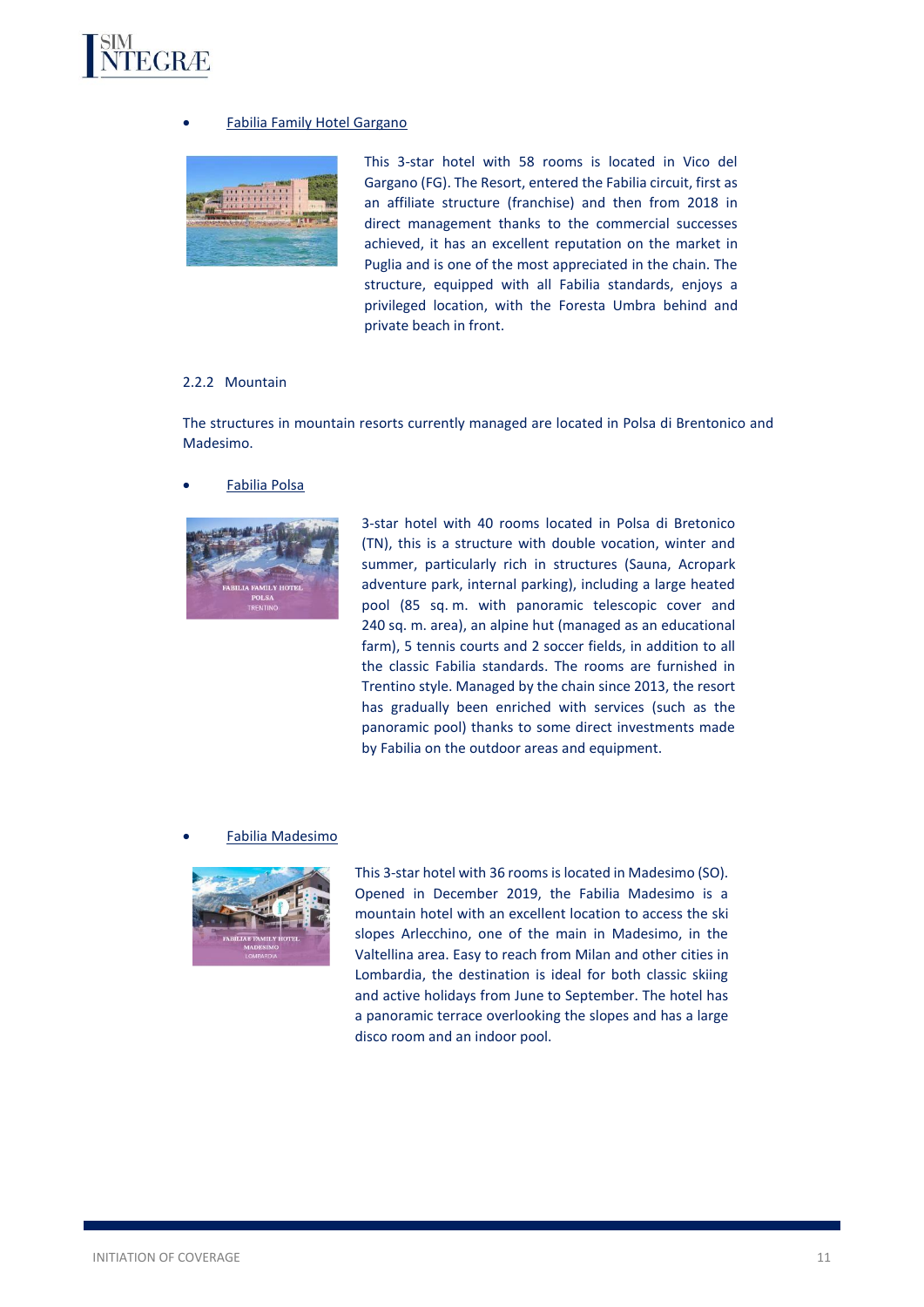# <span id="page-11-0"></span>2.3 Free & Safe Holiday

Fabilia, in order to align with the current provisions of the government on the management of hotel structures and to ensure an experience in total safety for customers, created the manual "Free & Safe Holiday". The manual describes in detail the guidelines observed in the structures managed by Fabilia:

- **Check-in and check-out**: it is possible to check-in online in a quick and practical way before arrival, while check-out is organized at scheduled time;
- **Rooms and Spaces**: the rooms are sanitized with specific disinfectant products, the linen and bed covers are subject of washing at 70° and the environments, furnishings, and playgrounds, are sanitized every 2 hours. In addition, throughout the structure, there are hand sanitizer gel dispensers;
- **Food & Drink H24:** the traditional buffet system has been maintained with some changes: the dishes are served on sight by the employees and the service time has been extended with higher flexibility and freedom in the consumption of meals. In addition to this, customers can eat at their own umbrella thanks to the delivery service;
- **Mothers area:** disposable gloves, masks and biodegradable disposable cutlery and plates are available, and all tools and equipment are subject to sanitization procedures at every hour. In addition, there is disinfectant for children specific hands non-toxic and harmless to use;
- **Swimming pool:** measures are taken to ensure social distance and sanitization of the furniture at the change of each customer. Entrances are allowed up to the limit of capacity and sunbeds and umbrellas are distanced. The beach towels delivered by the hotel are washed and sanitized by specific disinfectants;
- **Beach**: umbrellas and sunbeds are distanced according to the law. All equipment is sanitized daily with non-toxic and hypoallergenic products. Bathrooms are sanitized every 2 hours;
- **Recreation and Entertainment:**
	- o Nanny (6-36 months): The nursery is available to be used in small groups. All games available to children are sanitized with non-toxic ingestion and hypoallergenic products. Indoor environments are sanitized before each opening. Disposable shoe-covers and colored masks are available for all children;
	- o Mini Club (3-7 years): the Mini Club is available for small groups. Ecological laboratories outdoors with the use of disposable materials are privileged. All games are sanitized with non-toxic ingestion and hypoallergenic products. Indoor environments are sanitized before each opening of the Mini Club. Disposable shoe-covers and colored masks are available for all children;
	- o Juniors (8-13 years old) and Teenagers (13-17 years old): there are no particular differences for these age groups;
	- o Outdoor Excursions: most activities take place outdoors. Sport activities are privileged for two to four participants at a time (beach tennis, bowls, darts, and others). Group activities are organized in places that allow distance between people of at least two meters, while sedentary activities are organized in compliance with the maintenance of safety distances. In addition, all activities are offered on multiple shifts during the day to ensure the participation of all guests.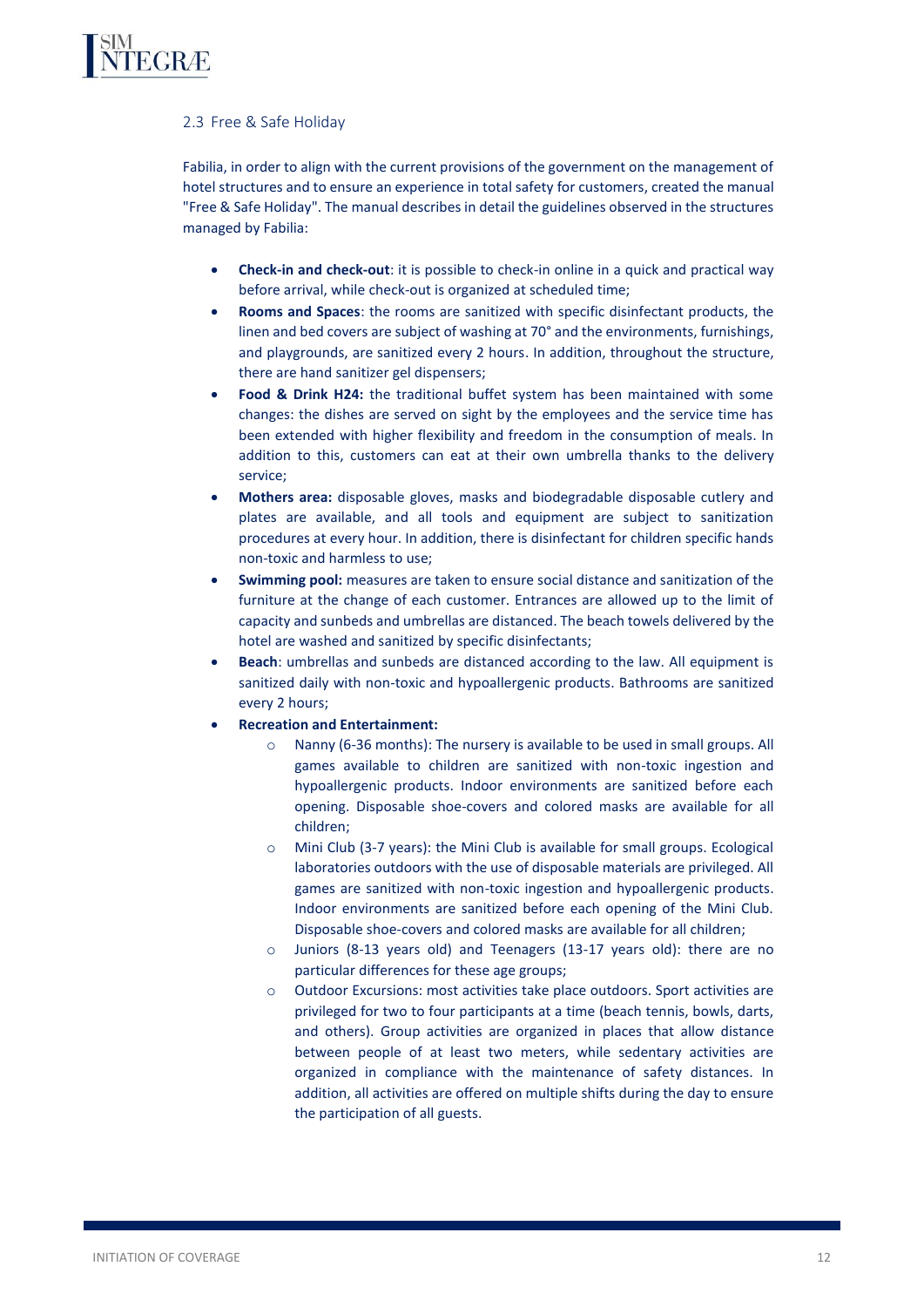<span id="page-12-0"></span>

# 2.4 Holiday on Installments

The Group, in order to facilitate access to holidays for families in temporary economic difficulty, has signed a collaboration with Compass, an Italian financial company owned by Mediobanca Group, specializing in consumer credit. The partnership provides that customers can pay for their holiday on installments, against a financing provided by Compass, and at zero interest: the interest rate will be, in fact, fully borne by Fabilia.

To access this type of service, customers must meet certain requirements:

- be a natural person;
- receive a regular and demonstrable income;
- have a good credit standing and the availability of a current account.

### <span id="page-12-1"></span>2.5 Benefit positioning

In terms of Benefit positioning, the Group has committed to some important initiatives and has signed significant partnerships, including:

- **Emergency**: Fabilia is Emergency partner, an Italian humanitarian association, founded in 1994 to provide surgical assistance in countries in war, and then extend the range of its activities to the care of victims of poverty in countries where there are no free health structures;
- **Treedom**: in partnership with Treedom, a web platform that allows to plant a tree at a distance and follow it online, Fabilia will plant every week a tree, to help to combat CO2 emissions;
- **Fabilia Save the Planet**: Fabilia has eliminated mono-use plastic, introduced "Bicchierino" to avoid plastic waste, an innovative folding and portable glass to be used, respecting the environment, in all distributors of cold and hot drinks and soft ice;
- **B Corporation**: Fabilia is working to obtain the B Corporation® certification, issued to meritorious companies for environmental and social performance by B Lab, international non-profit organization.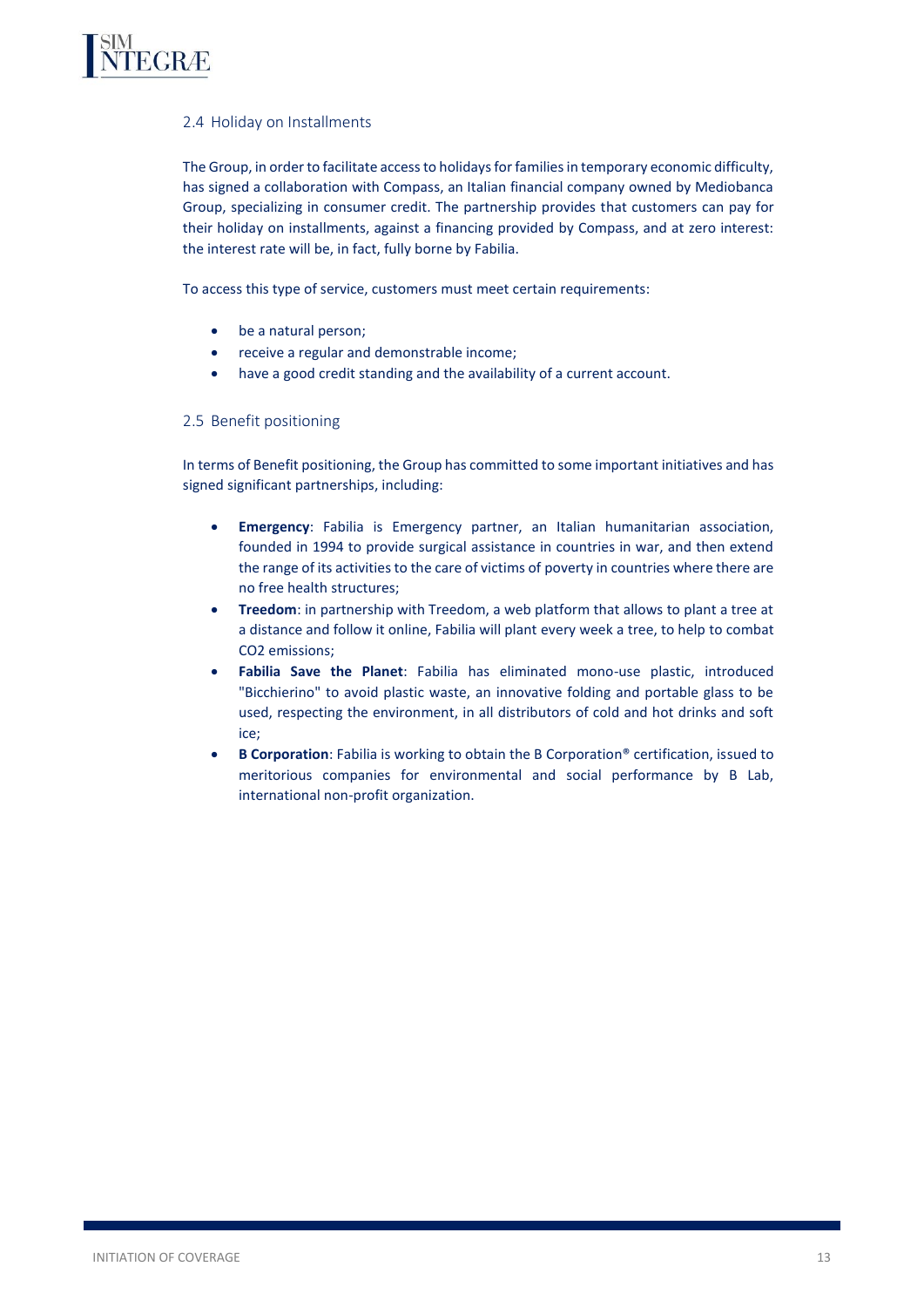

# 2.6 Customers

The totality of Fabilia's customers is represented by families with children up to 16 years old, 70% of which are represented by families with children under the age of six.



**Chart 5 – Customers Breakdown by Countries**

Source: Integrae SIM

A share equal to 96% of the customers' total is of Italian origin, the remaining part is composed mainly from tourists from neighboring States: 2% are of German origin, about 1% are Swiss and a further 1% are Austrian. The other countries most represented are Belgium and the United Kingdom, which, however, represent less than 1% of the total.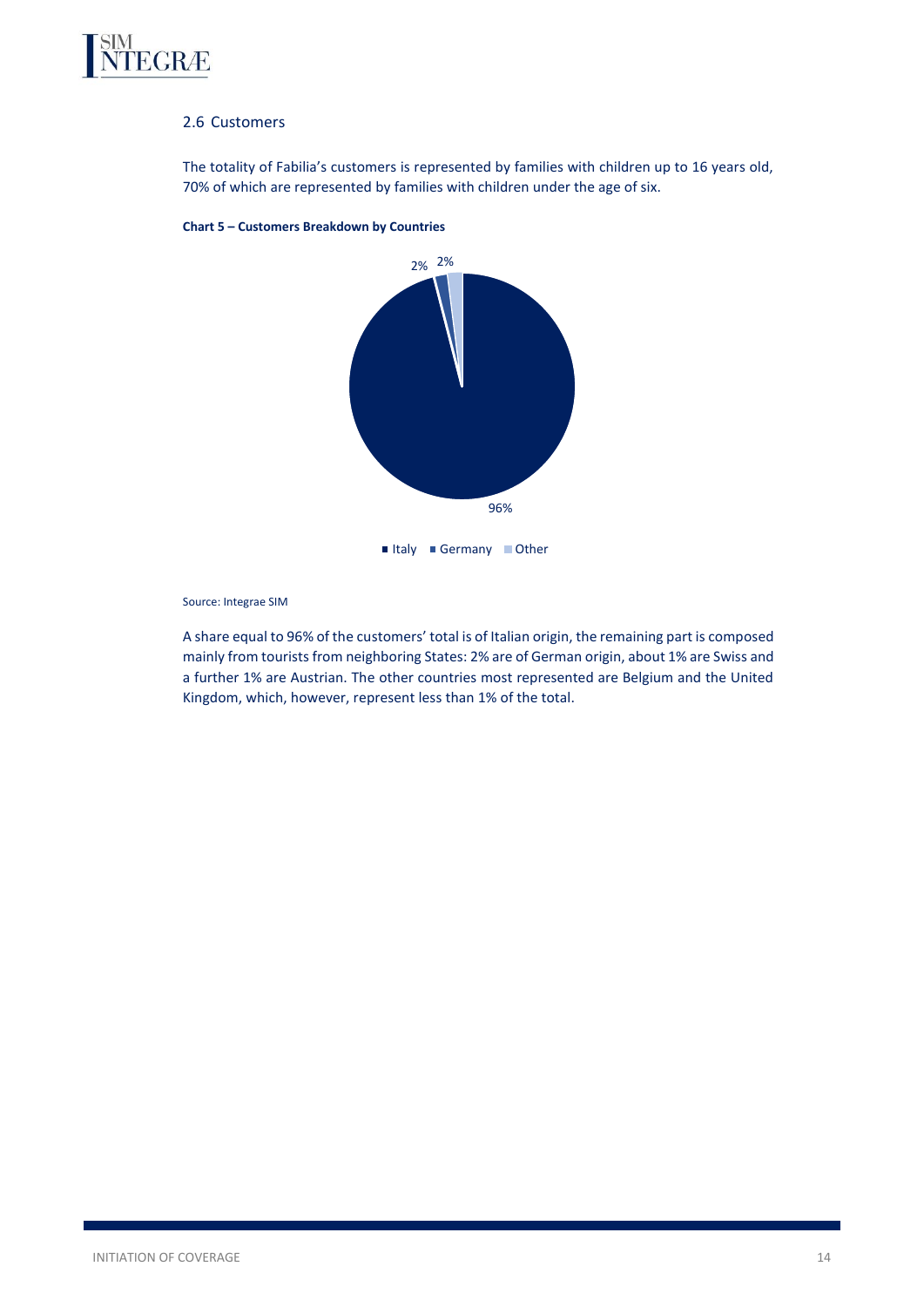# <span id="page-14-0"></span>EGRÆ

# 3 The Market

Fabilia operates in the tourism sector with particular reference to the segment of hotels for families, both in seaside locations and in mountain locations. The families to which Fabilia offers services are those with children up to 16 years old.

# <span id="page-14-1"></span>3.1 Tourism in Italy

In Italy, the tourism sector is crucial for the economy, directly generating a share of about 5% of total GDP. This share exceeds 13% also considering all revenues generated indirectly.





Source: Istat Touristic Movement in Italy 2018/2019

In 2019, the total number of arrivals (that is the number of customers who checked in at the accommodation structures in the reference period) in Italy was over 128 Mln, in line with the 2018 data. The total number of nights (that is the number of nights spent by customers in the accommodation structures in the reference period) instead, recorded a growth of 1.4%, which marked the transition from about 428 Mln to over 434 Mln.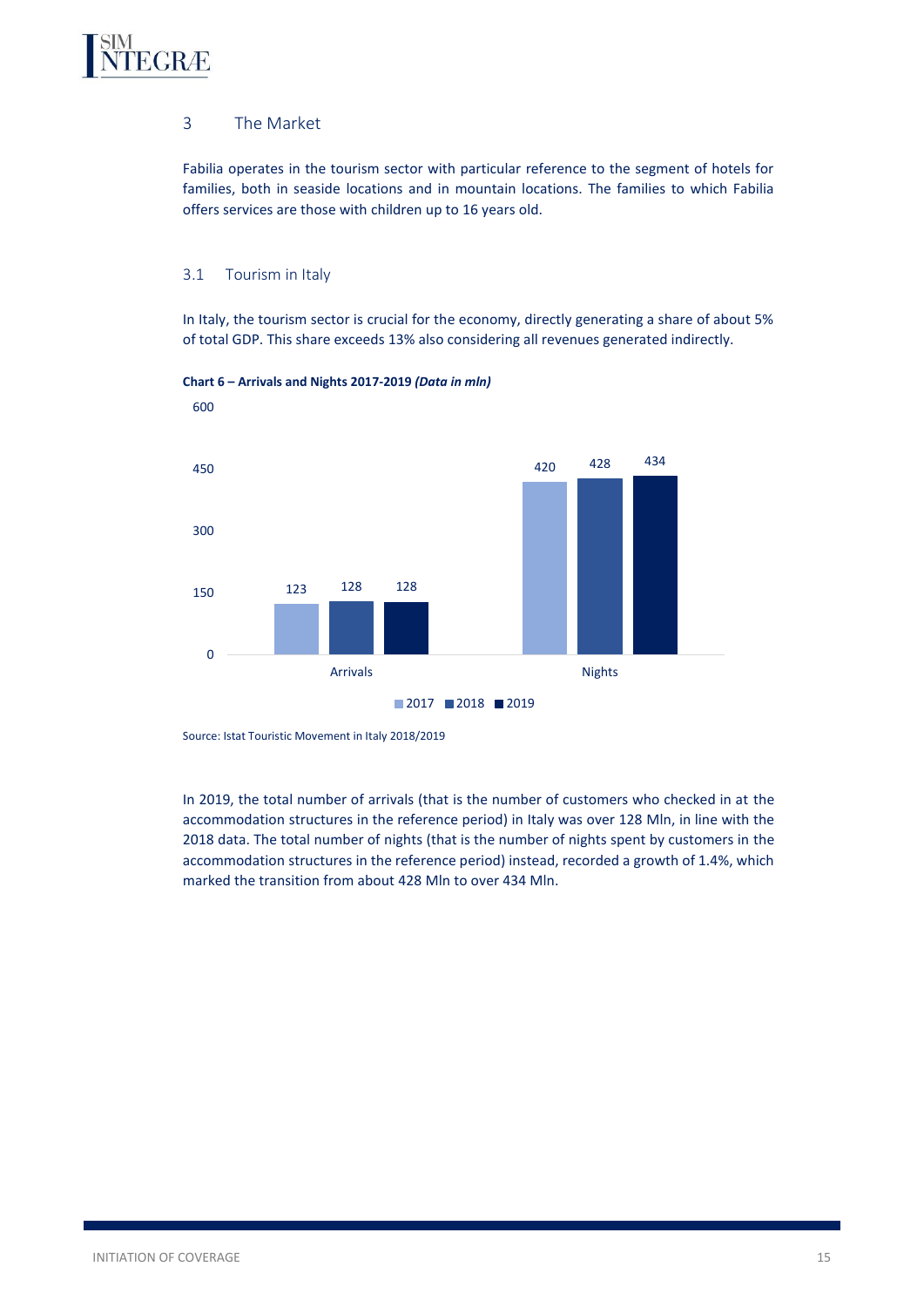



#### **Chart 7 – Arrivals and Nights 2017-2019 Foreign Tourists** *(Data in mln)*

Source: Istat Touristic Movement in Italy 2018/2019

In 2019, the total number of arrivals attributable to foreign travelers in Italy was over 63 Mln, substantially in line with the number observed in 2018. The growth in the total number of nights attributable to foreign travelers, however, was 1.3%, which marked the transition from about 216 million to almost 219 million.



# **Chart 8 – Arrivals and Nights 2017-2019 Italian Tourists** *(Data in mln)* 300

Source: Istat Touristic Movement in Italy 2018/2019

In 2019, the total number of arrivals attributable to Italian travelers in Italy was over 65 Mln, an increase of 1% compared to about 64 Mln in 2018. The increase in the total number of nights attributable to Italian travelers, however, was equal to 1.6%, which marked the transition from about 212 Mln to about 215 Mln. These figures show that tourism in Italy is divided substantially equally between Italian and non-resident in Italy tourists.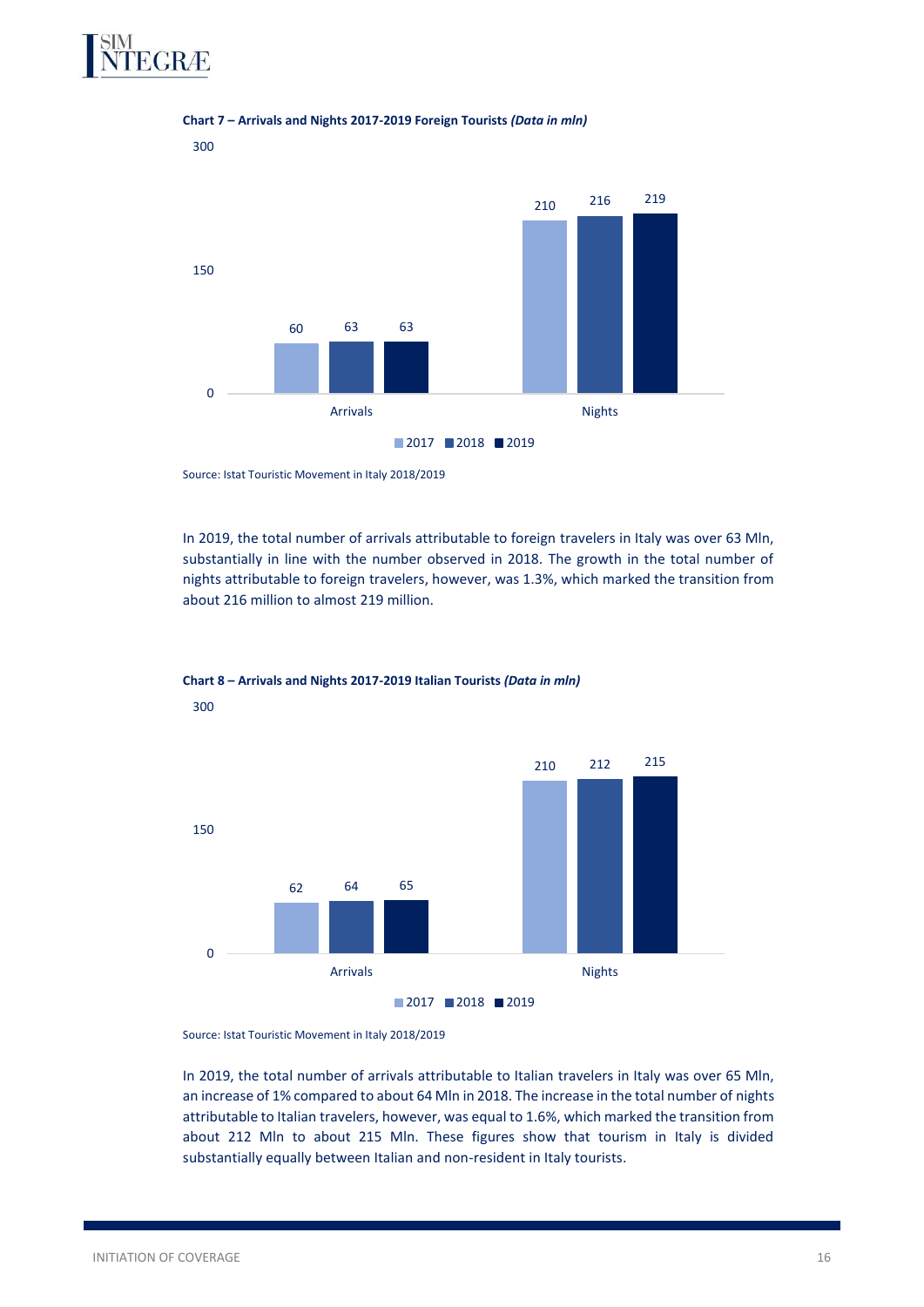



**Chart 9 – Arrivals and Nights 2018 by Structure** *(Data in mln)*

Source: Istat Touristic Movement in Italy 2018/2019

In 2018, 76% of the total arrivals was attributable to hotel structures, the remaining part was attributable to non-hotel structures. Considering the number of nights, the proportion of hotels was 65%.

#### <span id="page-16-0"></span>3.2 Tourism in Italy 2020

Even though tourism continues to be a strategic sector for the Italian economy, the Covid 19 epidemic and the related measures imposed by the government could have strongly negative effects, currently difficult to estimate. Tourism, in fact, could be impacted: by the possible limitation of travel between regions, by the lack of freedom to travel between different states and by the increased costs necessary to ensure compliance with all hygiene and safety standards. To date, these risks appear to have decreased dramatically due to the improvement observed in the development of the epidemic in the recent weeks.

The pandemic has already had very significant effects on the first half of 2020, in which, according to data collected by the CNA of Tourism (National Confederation of Handicrafts), there was a decrease in revenues of 73% compared to the previous year, due to the substantial zero-setting of revenues produced in the spring months. However, this decrease in revenues cannot be linked to the Fabilia Group, in fact, the structures managed, during the lockdown period, observed the natural period of seasonal closure.

The most recent estimates, for the 2020 year on the tourism sector, were published on June 10 by Enit. According to these estimates, it is expected a 44% decrease in total visitors (national and international). In particular, Enit expects a 55% decrease in the number of international visitors and 31% of Italian visitors. In addition to this, there is a forecast of lower spending by tourists, due to the economic uncertainty situation and different route planning by airline companies. These values, however, are not representative for the business proposed by Fabilia, whose structures are frequented only by families (mainly Italian) with children who, generally, do not need long trips to reach hotels and resorts. In addition to this, it is important to underline that Fabilia structures tend to be situated in areas not particularly affected by the Covid 19 epidemic.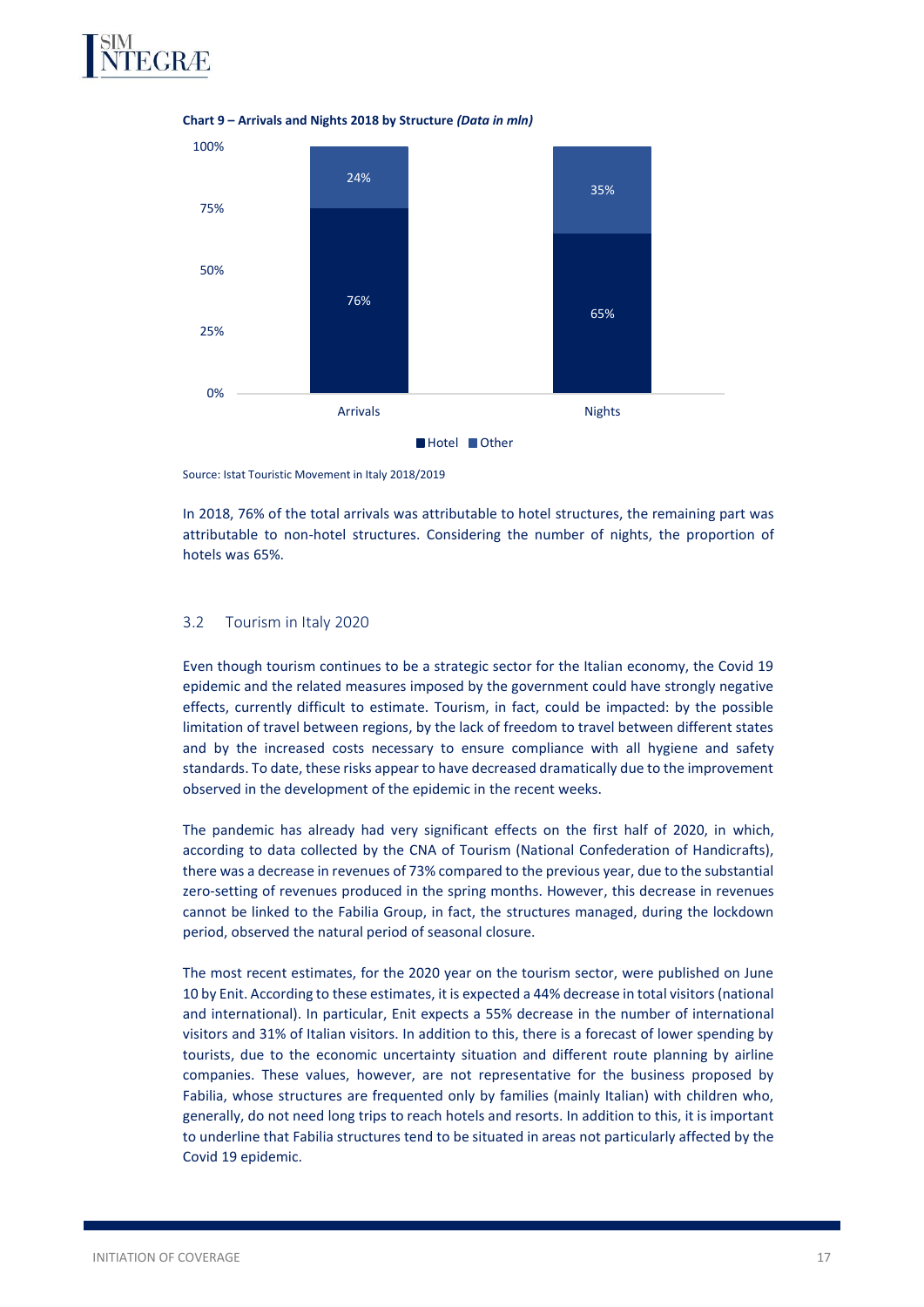<span id="page-17-0"></span>

# 3.3 Holiday Bonus

The so-called holiday bonus could be a positive factor for the revival of the Italian tourism sector for the 2020 year. The holiday bonus, included in the decree Relaunch and published in the Official Gazette on 19/05/2020, provides a contribution of up to € 500 for families who book in Italian accommodation, agritourism and bed & breakfast. The bonus, up to a maximum of € 500, will be paid to households with an ISEE (Indicator of the equivalent economic situation) not exceeding € 40,000 and only one member of the family will be eligible. The bonus will be used for the 80% as a discount (used by the hotel through tax credit transferable to third parties) and, for the remaining 20%, as a tax deduction. The bonus can be used between 1/07/2020 and 31/12/2020. For the bonus recognition it is required to comply with some rules:

- the costs must be incurred in a single payment, in relation to the services provided by a single tourist-receptive enterprise;
- the total amount of the fee must be documented by electronic invoice or commercial document, in which the tax code of the entity wishing to use the credit is indicated;
- the payment of the service must be made without the assistance, intervention, or intermediation of persons managing platforms or telematic portals other than travel agencies and tour operators.

#### <span id="page-17-1"></span>3.4 Families

In the field of tourism, Fabilia targets only to families with at least one child of maximum 16 years old.



#### **Chart 10 – Family Composition in Europe**

Source: Eurostat Households with children in the EU 2018

According to the Eurostat report "Households with children in EU", the number of families in Europe at the end of 2018 was about 223 million, of these, 47% had one child, 40% had two children and the remaining 13% had more than 2 children. The number of households in Italy grew at a rate of 12%, from 23 million in 2005 to 26 million in 2018.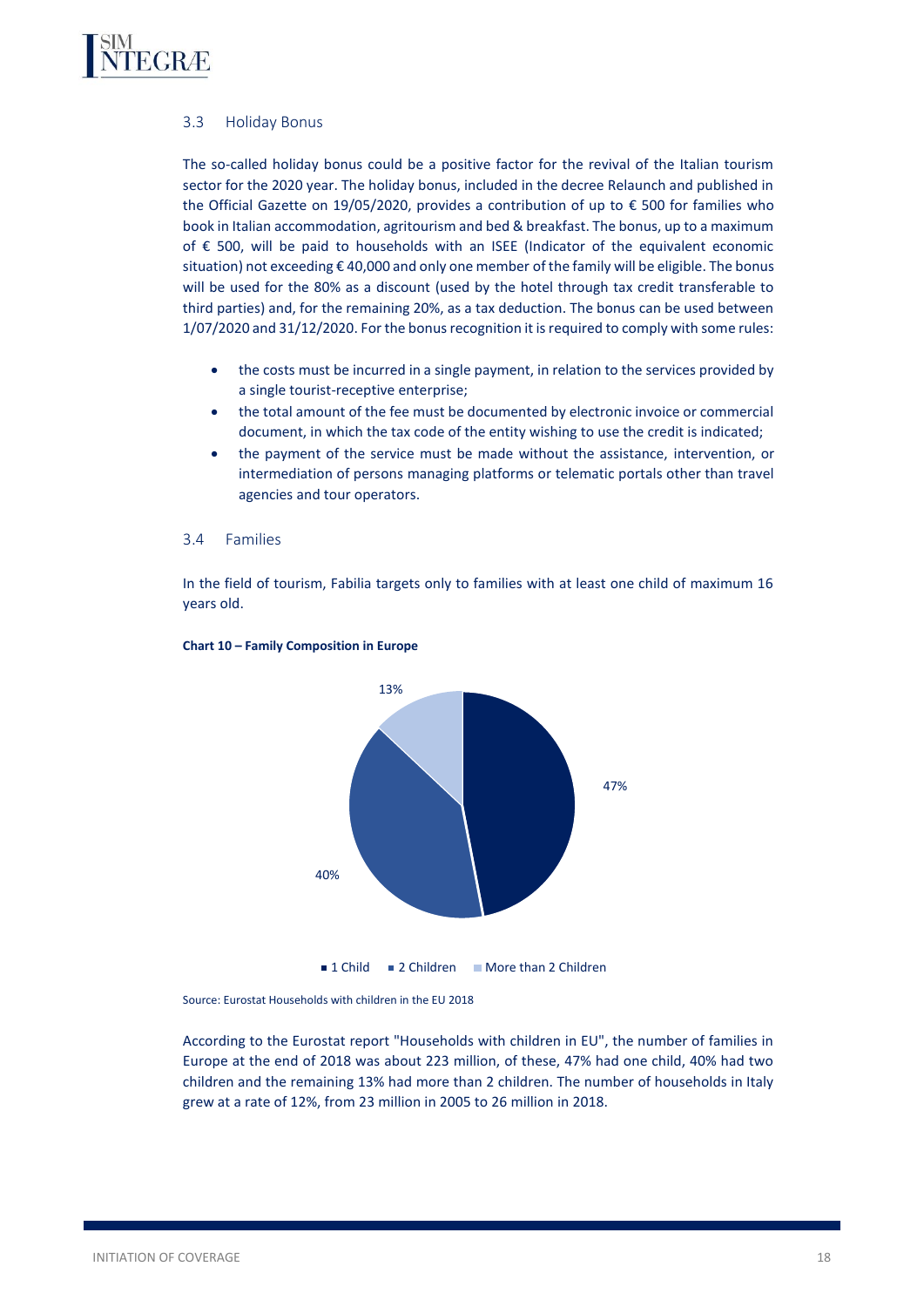



**Chart 11 – Total N° of Families in Europe and in Italy 2005-2018**

Source: Eurostat Households with children in the EU 2018

The number of households, according to Eurostat, from 2005 to 2018, in Europe, grew by 14% from 195 million to 223 million. In Italy, however, in the same period, the growth was 13% (substantially in line with the European one), rising from 23 million to 26 million, among these, in 2018, the share of families with children was close to 30%.



### <span id="page-18-0"></span>3.4 Hotels in Italy

**Chart 12 – N° of Hotels in Europe by Country**

Source: Horwath HTL European Chains & Hotels Report 2020

Italy is the first European country by number of hotels, with a value of 32,898, followed by Germany with 32,433 structures. The most similar countries to Italy by type of tourism have significantly lower values. In particular, Spain and France, similar to Italy for tourist and demographic characteristics show values of 19,657 and 18,090 respectively.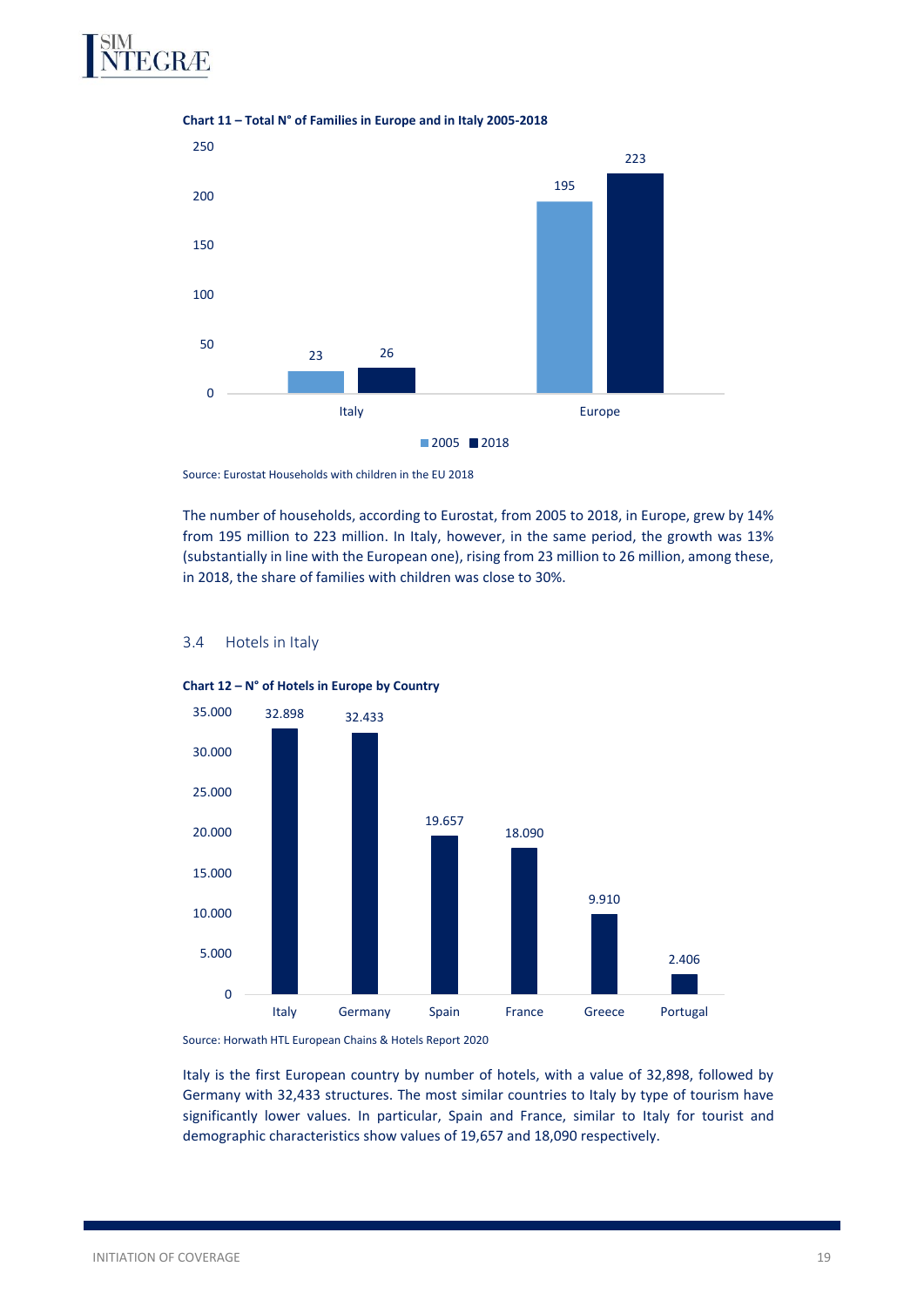# EGRÆ



**Chart 13 – Hotel Chain Market Share by Country**

Source: Horwath HTL European Chains & Hotels Report 2019

In Italy, the percentage of hotels managed by hotel chains, in 2018, was about 4.8%. This figure, although growing compared to 4.5% in the previous year, remains significantly lower than that of other states with similar tourist characteristics. In fact, the market share of hotel chains in the same year was 34% in Spain, 26% in Croatia, 26% in Portugal and 21% in France. This shows that hotel chains in Italy have some growth potential.





Source: Eurostat Households with children in the EU 2018

In Europe, the total number of beds reserved for the tourism sector, in 2018, was about 32 Mln, among them, about 14 Mln beds deriving from hotels, equal to about 44% of the total. In Italy, the total number of beds available was 5 Mln, of which about 2.3 Mln deriving from hotels, equal to about 46% of the total, substantially in line with the European share.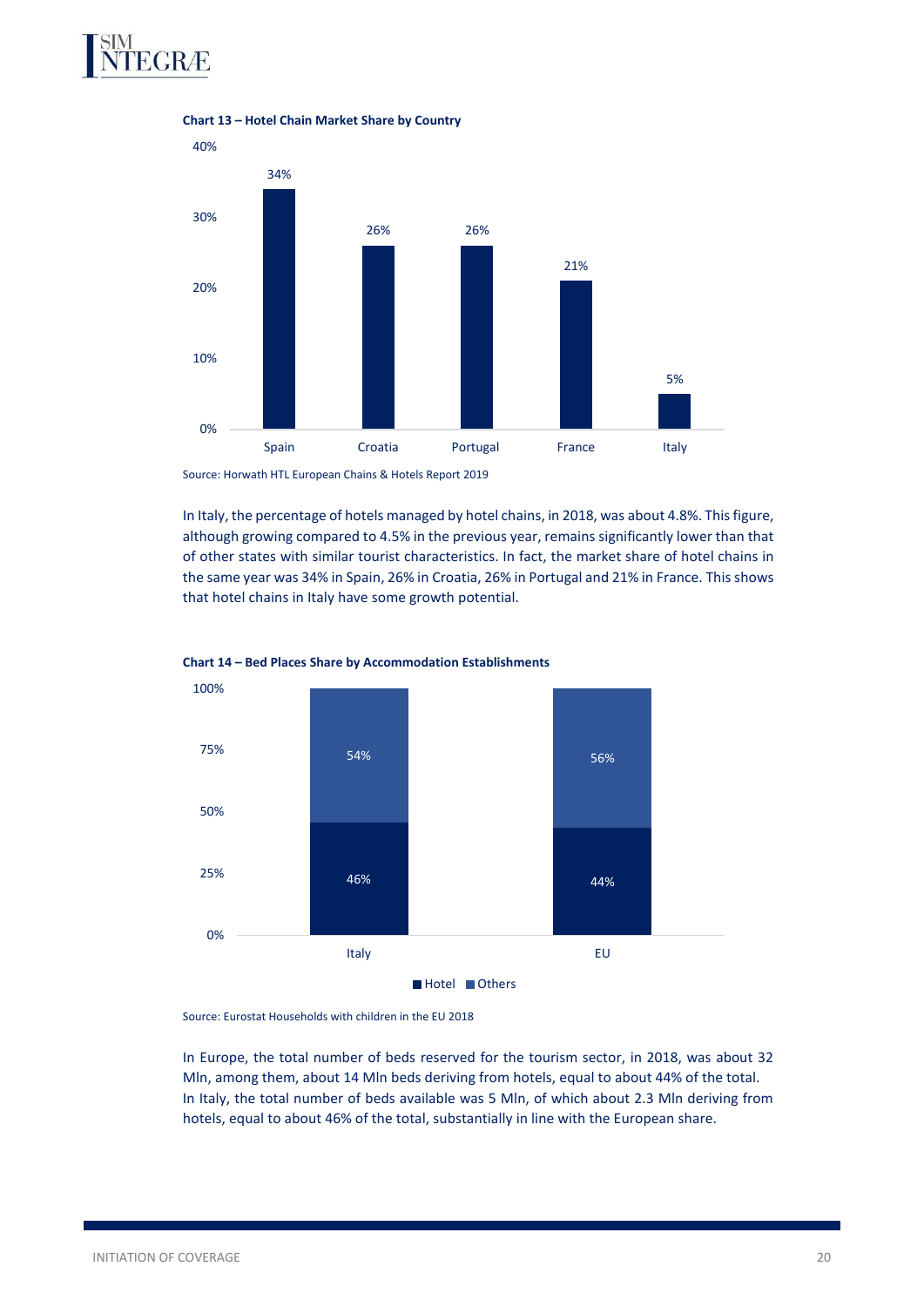<span id="page-20-0"></span>

# 4 Competitive positioning

#### **Table 1 – Main Competitor**

|                      | N° Hotel | N° Rooms |
|----------------------|----------|----------|
| Cavallino Bianco     | 1        | 104      |
| Color Holiday        | 7        | 500      |
| Club Family Hotel    | 9        | 875      |
|                      |          |          |
| <b>Median</b>        | 7        | 500      |
|                      |          |          |
| <b>Fabilia</b>       | 10       | 748      |
| Source: Integrae SIM |          |          |

The Group is leader (with about 750 rooms in 2019) in the "family" market, characterized exclusively by small players in term of number of rooms and geographically concentrated, while Fabilia is already a national player present in many regions. The Group, therefore, is more developed than the few Italian competitors. In addition, Fabilia is the only Italian hotel chain configured as a Group. The competitors are:

- Cavallino Bianco: located in Ortisei, in Val Gardena, Cavallino Bianco is a 4-star hotel that offers All inclusive stays for families, large gardens with views of the Dolomites, ski and tourist guides, entertainment and fitness for the whole family. The Company manages only one structure for a total of 104 rooms;
- Color Holiday: family hotel chain of the Riviera Romagnola with All Inclusive offer. The chain consists of seven hotels, all located on the Riviera Romagnola. The chain, not configurable as a group since it is composed of companies with different partners, manages seven structures for a total of about 500 rooms;
- Club Family Hotel: a chain of nine All Inclusive hotels located on the Riviera Romagnola, between Riccione, Cesenatico, Cervia and Milano Marittima. The All Inclusive offer includes open bar and entertainment seven days a week. The chain, not configurable as a group since it is composed of companies with different partners, manages nine structures for a total of about 875 rooms.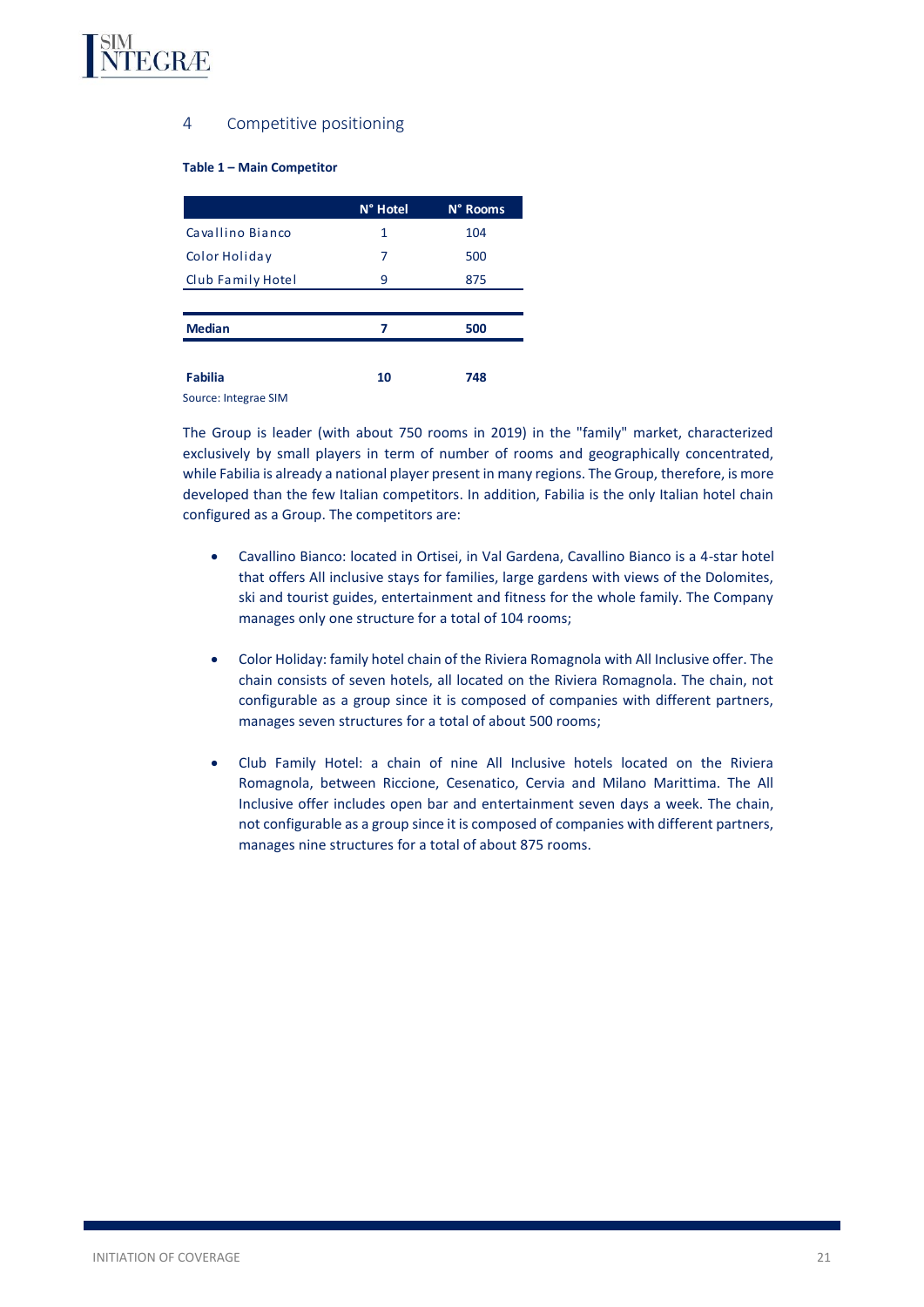<span id="page-21-0"></span>

4.1 Swot

### **Strenghts:**

- First-mover and only Group in the family hotel market;
- Brand awareness: the hotel chain is already accredited and recognized by families;
- Standardization and industrialization of the offer;
- Scalability of the business model both in Italy and abroad;
- High historical occupancy rate: about 77%;
- Good management of economies of scale;
- Creative skills to offer an increasingly innovative service;
- Positive track record on structures managed;
- Mentions on international and specialized circuits such as: Bimbo in viaggio, Familien Hotels. de, Tripadvisor and Family Go;
- Booking center providing an excellent level of disintermediation;
- Contractual strength vis-à-vis property owners;
- Significant share of repeater: around 45%;
- Large customer database: over 1 Mln;
- Very large reference market;
- Extended territorial presence.

#### **Weaknesses:**

- Geographical concentration of structures in the area of the Riviera Romagnola;
- Need to find suitable to Fabilia standards structures;
- Rather high level of debt;
- Strong dependence of Value of Production on the Italian market;
- High seasonality of revenues linked to the nature of the business;
- Need for investment to adapt structures to Fabilia standards.

### **Opportunities:**

- Possibility of expansion in new Italian geographical areas;
- Possibility of expansion in new international geographical areas;
- Possibility of expansion into new segments (art cities, spas and others).

### **Threats:**

- Inability to protect know-how from competitors;
- Possibility of replication of the business by the owners of the structures;
- Entry into the segment of large international players;
- Evolution of the scenario related to the epidemic Covid 19.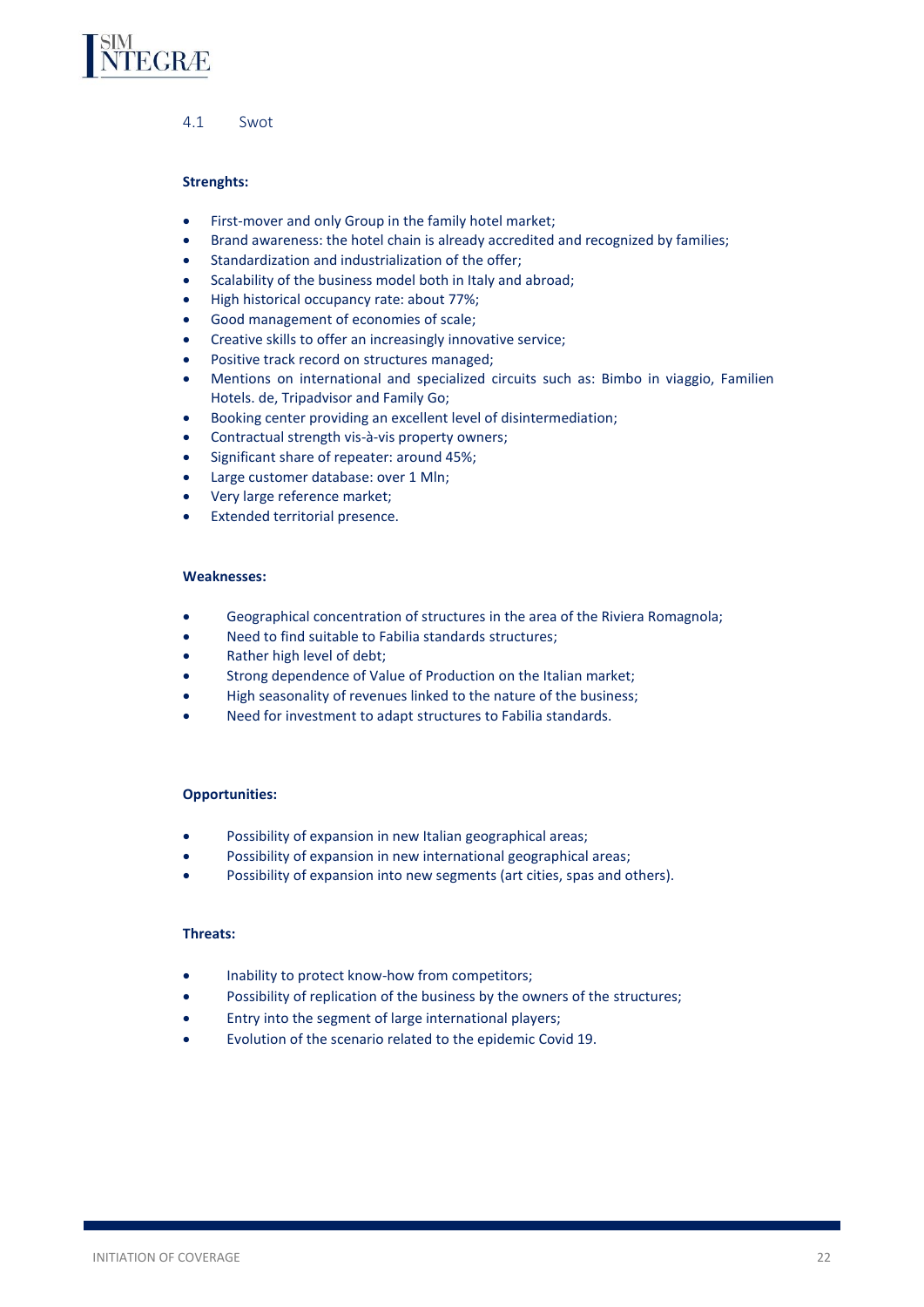<span id="page-22-0"></span>

# 5 Economics & Financials

### **Table 2 – Economics & Financials**

| CONSOLIDATED INCOME STATEMENT (€/mln)    | <b>FY18A</b> | <b>FY19A</b>       | <b>FY20E</b> | <b>FY21E</b> | <b>FY22E</b> |
|------------------------------------------|--------------|--------------------|--------------|--------------|--------------|
| Revenues                                 | 9,03         | 10,81              | 12,25        | 16,00        | 20,00        |
| <b>Other Revenues</b>                    | 0,10         | 0,80               | 0,30         | 0,30         | 0,30         |
| <b>Value of Production</b>               | 9,13         | 11,61              | 12,55        | 16,30        | 20,30        |
| <b>COGS</b>                              | 1,71         | 2,54               | 2,30         | 3,00         | 3,75         |
| <b>Services</b>                          | 2,71         | 2,86               | 3,40         | 4,35         | 5,35         |
| Use of assets owned by others            | 0,18         | 0,15               | 0,10         | 0,15         | 0,20         |
| <b>Employees</b>                         | 1,89         | 2,80               | 2,50         | 3,30         | 4,10         |
| <b>Other Operating Expenses</b>          | 0,26         | 0,30               | 0,30         | 0,35         | 0,40         |
| <b>EBITDA</b>                            | 2,38         | 2,95               | 3,95         | 5,15         | 6,50         |
| <b>EBITDA Margin</b>                     | 26,4%        | 27,3%              | 32,2% 32,2%  |              | 32,5%        |
| D&A                                      | 1,89         | 2,96               | 3,65         | 3,65         | 4,30         |
| <b>EBIT</b>                              | 0,50         | 0,00               | 0,30         | 1,50         | 2,20         |
| <b>EBIT Margin</b>                       | 5,5%         | 0,0%               | 2,4%         | 9,4%         | 11,0%        |
| <b>Financial Management</b>              | (0, 28)      | 0,39               | 0,20         | (0, 20)      | (0, 20)      |
| <b>EBT</b>                               | 0,21         | 0,39               | 0,50         | 1,30         | 2,00         |
| <b>Taxes</b>                             | 0,10         | $-0,12$            | 0,40         | 0,70         | 0,95         |
| <b>Net Income</b>                        | 0,11         | 0,51               | 0,10         | 0,60         | 1,05         |
|                                          |              |                    |              |              |              |
| CONSOLIDATED BALANCE SHEET (€/mln)       |              | <b>FY18A FY19A</b> | <b>FY20E</b> | <b>FY21E</b> | FY22E        |
| <b>Fixed Assets</b>                      | 5,18         | 6,95               | 5,35         | 6,95         | 7,00         |
| Account receivable                       | 0,08         | 0,87               | 0,15         | 0,20         | 0,25         |
| Inventories                              | 0,05         | 0,45               | 0,35         | 0,45         | 0,60         |
| Account payable                          | 1,68         | 3,88               | 2,75         | 3,05         | 3,75         |
| <b>Operating Working Capital</b>         | (1, 55)      | (2, 56)            | (2, 25)      | (2, 40)      | (2,90)       |
| Other receivable                         | 3,10         | 2,15               | 2,10         | 2,80         | 3,65         |
| Other payable                            | 0,38         | 1,06               | 1,60         | 2,50         | 3,20         |
| <b>Net Working Capital</b>               | 1,17         | (1, 47)            | (1,75)       | (2, 10)      | (2, 45)      |
| Severance Indemnities & Other Provisions | 0,01         | 0,01               | 0,01         | 0,01         | 0,01         |
| <b>NET INVESTED CAPITAL</b>              | 6,34         | 5,47               | 3,59         | 4,85         | 4,54         |
| <b>Share Capital</b>                     | 0,05         | 0,05               | 0,16         | 0,16         | 0,16         |
| <b>Reserves</b>                          | 0,33         | 0,44               | 2,32         | 2,42         | 3,02         |

| Account payable                          | 1,68         | 3,88         | 2,75         | 3,05         | 3,75         |
|------------------------------------------|--------------|--------------|--------------|--------------|--------------|
| <b>Operating Working Capital</b>         | (1, 55)      | (2, 56)      | (2, 25)      | (2, 40)      | (2, 90)      |
| Other receivable                         | 3,10         | 2,15         | 2,10         | 2,80         | 3,65         |
| Other payable                            | 0,38         | 1,06         | 1,60         | 2,50         | 3,20         |
| <b>Net Working Capital</b>               | 1,17         | (1, 47)      | (1,75)       | (2, 10)      | (2, 45)      |
| Severance Indemnities & Other Provisions | 0,01         | 0,01         | 0,01         | 0,01         | 0,01         |
| <b>NET INVESTED CAPITAL</b>              | 6,34         | 5,47         | 3,59         | 4,85         | 4,54         |
| <b>Share Capital</b>                     | 0,05         | 0,05         | 0,16         | 0,16         | 0,16         |
| <b>Reserves</b>                          | 0,33         | 0,44         | 2,32         | 2,42         | 3,02         |
| Net Income                               | 0,11         | 0,51         | 0,10         | 0,60         | 1,05         |
| <b>Equity</b>                            | 0,49         | 1,00         | 2,58         | 3,18         | 4,23         |
| Cash & Cash Equivalent                   | 0,31         | 0,37         | 3,04         | 3,95         | 5,05         |
| <b>Short Term Debt to Bank</b>           | 2,92         | 2,78         | 2,70         | 3,65         | 3,90         |
| M/L Term Debt to Bank                    | 3,25         | 2,06         | 1,35         | 1,97         | 1,47         |
| <b>Net Financial Position</b>            | 5,86         | 4,47         | 1,01         | 1,67         | 0,32         |
| <b>SOURCES</b>                           | 6,34         | 5,47         | 3,59         | 4,85         | 4,54         |
|                                          |              |              |              |              |              |
| <b>CONSOLIDATED CASH FLOW (€/mln)</b>    | <b>FY18A</b> | <b>FY19A</b> | <b>FY20E</b> | <b>FY21E</b> | <b>FY22E</b> |
| <b>EBIT</b>                              |              | 0,00         | 0,30         | 1,50         | 2,20         |
| <b>Taxes</b>                             |              | $-0,12$      | 0,40         | 0,70         | 0,95         |
| <b>NOPAT</b>                             |              | 0,12         | $-0,10$      | 0,80         | 1,25         |
| D&A                                      |              | 2,96         | 3,65         | 3,65         | 4,30         |
| Change in receivable                     |              | (0, 79)      | 0,72         | (0, 05)      | (0, 05)      |
| Change in payable                        |              | 2,20         | $-1,13$      | 0,30         | 0,70         |
| Change in others                         |              | 1,63         | 0,59         | 0,20         | $-0,15$      |
| Change in NWC                            |              | 3,04         | 0,18         | 0,45         | 0,50         |
| Change in provisions                     |              | 0,00         | 0,00         | 0,00         | 0,00         |
| <b>OPERATING CASH FLOW</b>               |              | 6,11         | 3,73         | 4,90         | 6,05         |
| Capex                                    |              | (4,7)        | (2,1)        | (5,3)        | (4, 4)       |
| <b>FREE CASH FLOW</b>                    |              | 1,39         | 1,67         | (0, 35)      | 1,70         |
| <b>Financial Management</b>              |              | 0,39         | 0,20         | (0, 20)      | (0, 20)      |
| Change in Debt to Bank                   |              | (1, 32)      | (0, 79)      | 1,57         | (0, 25)      |
| Change in Equity                         |              | (0,00)       | 1,48         | 0,00         | 0,00         |

Source: estimates Integrae SIM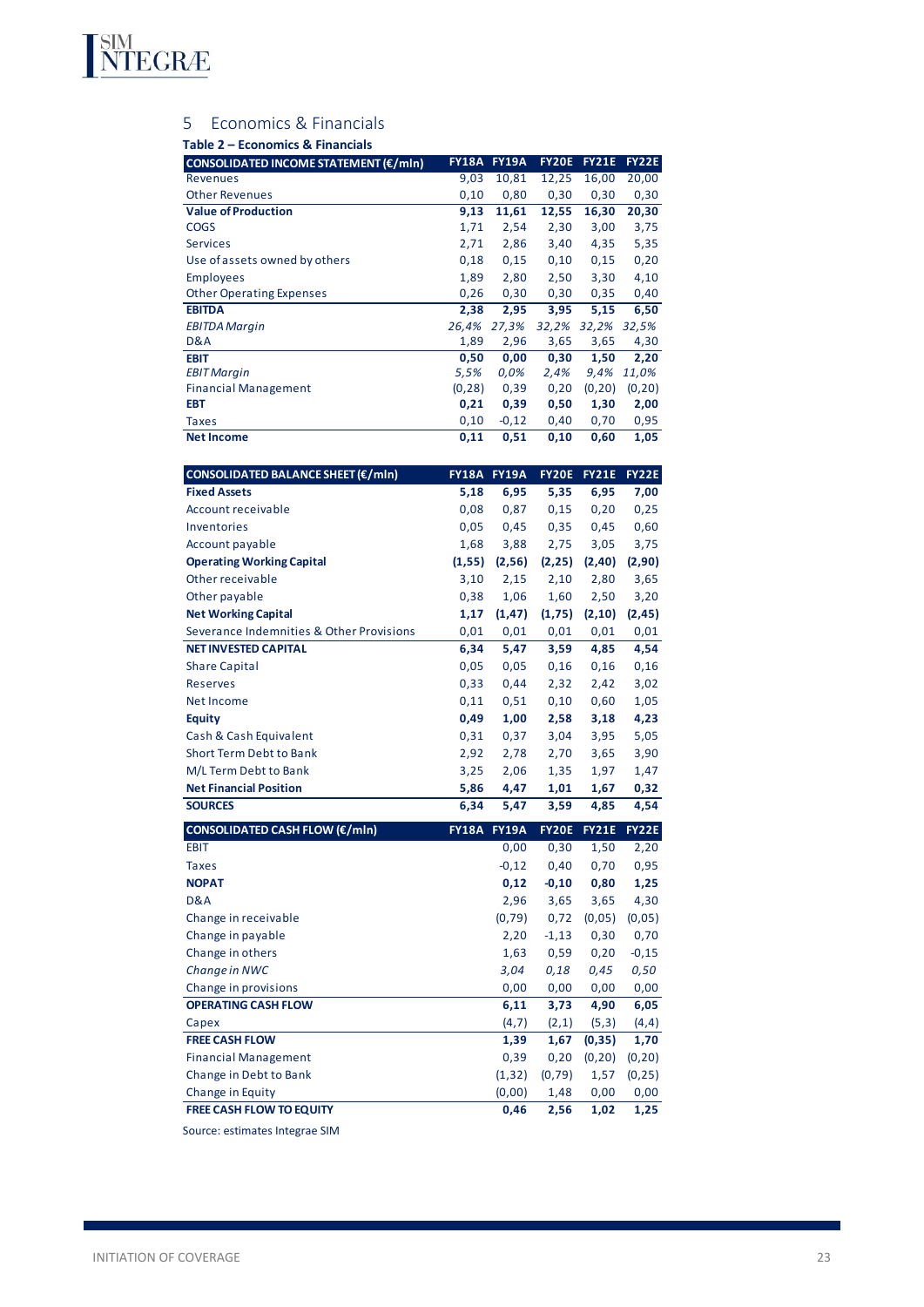

# 5.1 FY19A Results

In 2019, there was an increase in YoY revenues of 19.6%: the value of production rose from € 9.17 Mln in 2018 to € 11.54 Mln. The revenue from new structures have also contributed to this growth. During the year, the occupancy rate was just over 75%.



#### **Chart 15 –Revenues Breakdown by Business Line**

Source: Integrae SIM

In terms of revenues generated, the main business line is the Sea line, with a share of approximately 89% of the total. Business line Mountain, on the other hand, generated a share of about 11%.

The value of EBITDA also increased from €2.37 Mln to €2.96 Mln. This marks an improvement in the margin, which, in terms of EBITDA Margin, went from 26.3% to 27.4%, thanks to a significant decrease in the incidence of services costs and costs for the use of assets owned by others. These decreases have over-compensated the increase in the incidence of COGS and Employees costs. The increase in the incidence of COGS items and Employees costs is mainly linked to the launch of three structures (Madesimo, Jesolo and Rosolina): the structure of Madesimo, remaining open only a few days during 2019A, has generated a rather high share of costs without producing the relative revenues, while Rosolina, structure composed of 250 rooms that has generated costs proportioned to the dimension, has not produced a satisfactory level of revenues, for this reason it's management has been terminated.

Despite the increase in EBITDA, for the year 2019A, there was a decrease in EBIT from € 0.50 Mln to -  $\epsilon$  0.003, due to a significant increase in amortization of rights of use, relating to business lease agreements with the owners of the structures.

Amortization of Rights of Use is related to the application of IFRS 16 Leases, which applies to all contracts that contain the right to use an asset (Right of Use) for a certain period of time, in exchange for a certain compensation. In particular, in the case of Fabilia, this principle is used in the accounting of the leases paid to the owners of the structures managed. Due to the application of this accounting principle, leasing compensations are integrated into the item financial liabilities, for a value equal to the actualization of leasing compensations that will be paid. The financial liabilities generated are reflected in the assets of the Balance Sheet, among intangible fixed assets, in the form of rights of use. The rights of use are subject of an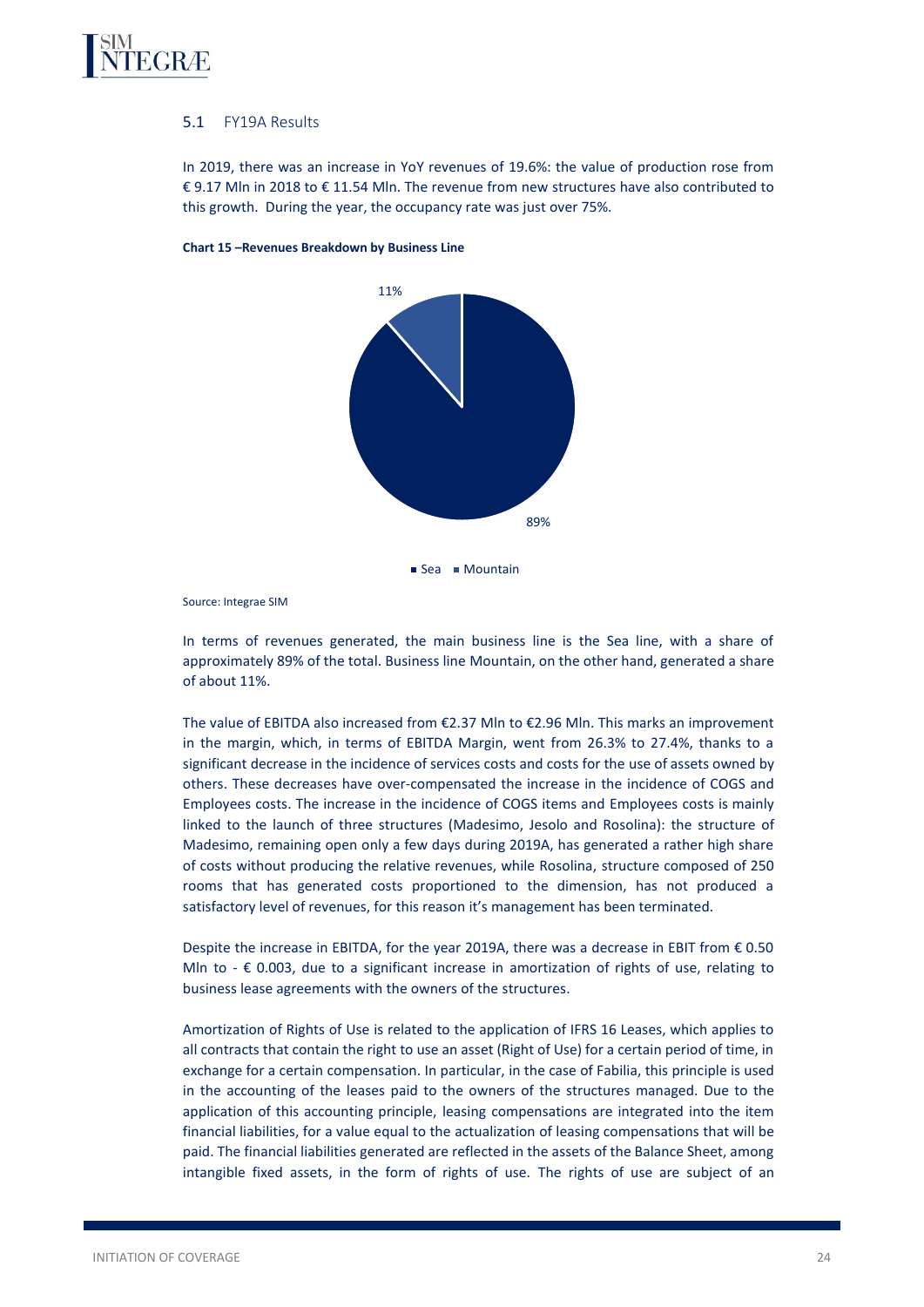

amortization plan based on the duration of the business lease contract (usually three years). Due to this accounting recognition, leases paid by Fabilia are not included in the item the use of assets owned by others, but in the item D&A.

Finally, Net Income recorded a significant increase, from  $\epsilon$  0.11 Mln to  $\epsilon$  0.51 Mln, thanks to the positive contribution of financial proceeds, due to the capital gains from the disposal of the Fabilia Marotta and Fabilia Piscina properties.

Regarding the working capital, it is possible to observe a decrease in the item Operating Working Capital compared to the previous year, due to the increase in Account payables. At the Capex level, there are investments of about  $\epsilon$  4.7 Mln relating to the new managed structures and investments necessary to transform them into structures in line with Fabilia standards. As explained above, leasing paid to property owners are also included in the Capex item.

The NFP improved compared to the previous year, from  $\epsilon$  5.86 Mln to  $\epsilon$  4.47 Mln. The improvement in NFP testifies to the Group's ability to generate positive cash flows.

# 5.2 FY20E Estimates

For the year 2020E, for prudential purposes, estimates of increases in the value of production and marginality have been rather conservative. For 2020E, in fact, we expect a Value of production of €12.55 Mln. As for marginality, however, we expect EBITDA to reach € 4.00 Mln, corresponding to an EBITDA Margin of 32.7 %. Finally, we have estimated an EBIT of € 0.35 Mln, corresponding to an EBIT Margin of 2.8 %.

These estimates are the result of the following assumptions:

- decrease of the occupancy rate of 10% compared to the year 2019A for the existing structures. While for the new structures of Cesenatico and Delfino Milano Marittima, we estimated an occupancy rate in line with other structures in the Romagna Riviera;
- no general price increases, selective adjustments on Jesolo, Mima Resort and Polsa already scheduled in the pricelist from January 2020;
- revenue growth deriving almost exclusively from the new structures added to the Group perimeter;
- raw materials costs: were assumed in line with 2018 (the abnormal trend of 2019 is mainly related to the hotel in Rosolina in the province of Rovigo, inefficient due to the too high number of rooms);
- costs for services in line with those of previous years, with the addition of fixed listing costs;
- the Employees cost (consisting of wages and salaries, social charges, severance package) was assumed in line with 2018 (the abnormal trend of 2019 is due to a lower use of apprentices, a choice of the manager called to manage the staff in 2019, which proved to be too expensive, for this reason the choice was not reconfirmed);
- the Group has entered into an agreement with the structures' owners for which, if in 2020 the Value of Production will be lower than the theoretical one on which the lease was estimated (from group standards corresponding to about 20% of revenues), the lease actually paid would be adapted to the actual Value of Production and the surplus would be considered as financial proceeds.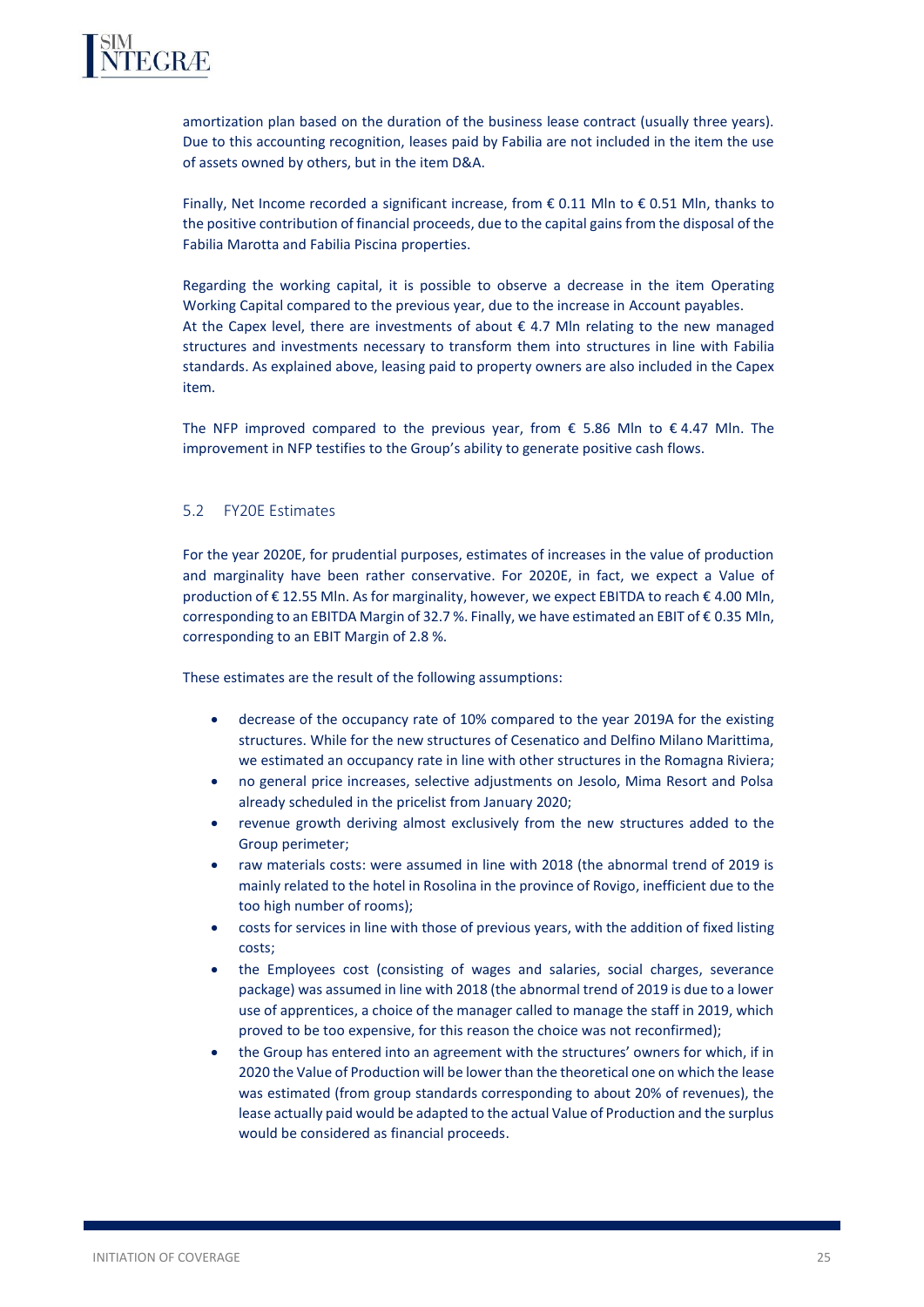

# 5.3 FY20E – FY23E Estimates



Source: *elaboration* Integrae SIM

For the coming years, we expect an increase in the value of production that, according to our estimates, will increase from € 11.61 Mln in 2019 to € 20.30 Mln in 2022E (CAGR19A-22E: 20.48%), thanks to the following growth drivers:

- Consolidation of the market: hotel chains represent only 5% of the total market, much lower than the share in countries such as Spain (34%) and Portugal (26%);
- Increase in the number of managed structures, according to our estimates, the structures will increase from 10 to 13 from 2020E to 2022E: two new structures on the sea and one in the mountains;
- Expansion of the customers number thanks to marketing activities;
- Increase of hit rate (conversion rate requests / booking);
- Occupancy rate growth: for 2021 and 2022 we have estimated occupancy rates of approximately 83% and 87% respectively;
- Increase in the share of repeater customers on the total;
- Slight price increase, justified by improved green and benefit positioning;
- Creating an increasingly innovative range of activities for children.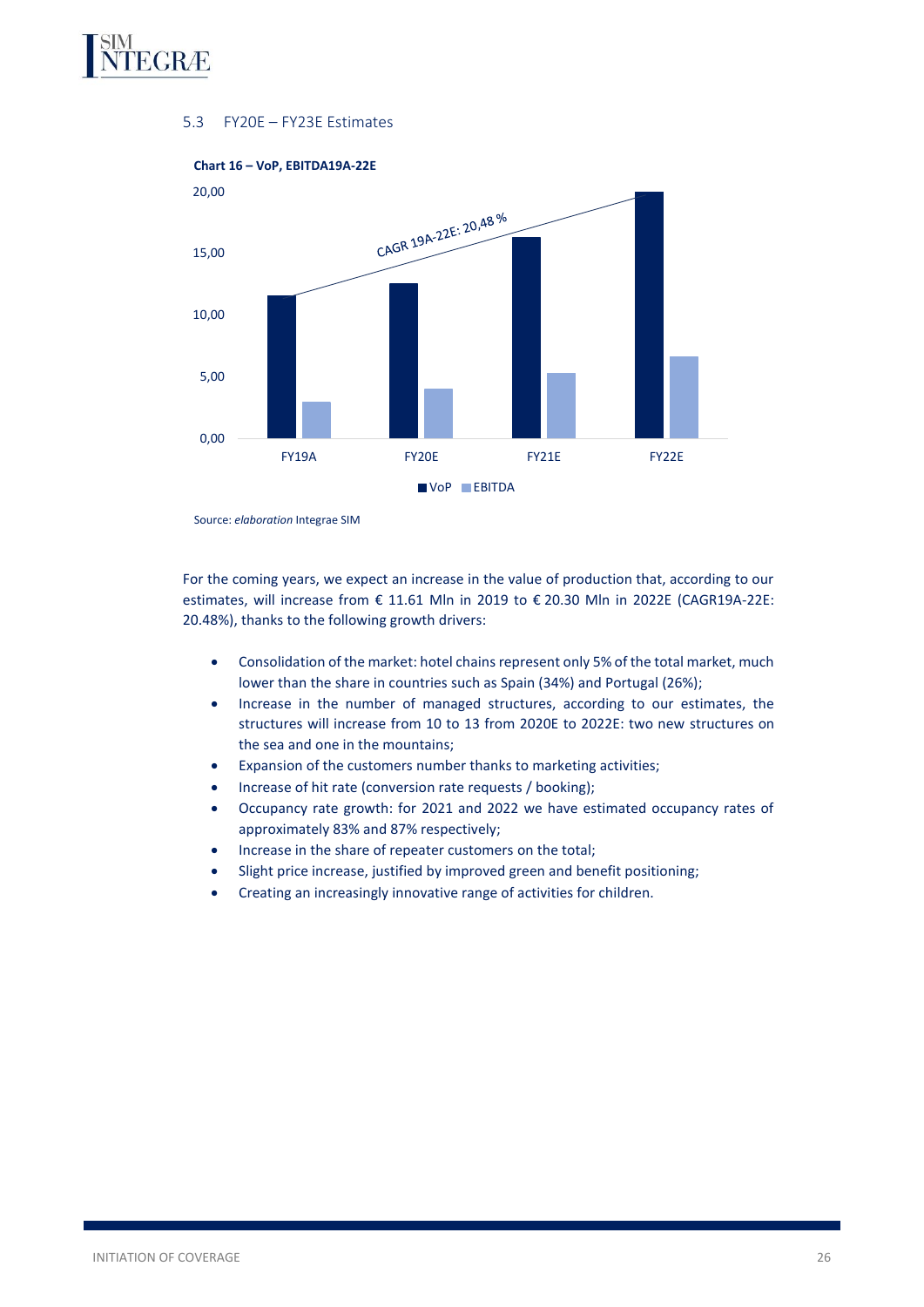



Source: *elaboration* Integrae SIM

Similarly, we expect EBITDA and EBIT to increase from € 2.95 Mln in 2019 to € 6.50 Mln in 2022E and from € 0.00 Mln in 2019 to € 2.20 Mln in 2022E respectively, thanks to the following growth drivers:

- Decreasing weight of the corporate structure (booking center, marketing, advertising, administration) on the Group's total results, thanks to the exploitation of economies of scale;
- Cost optimization, thanks to the hiring of a manager dedicated to cost control and management;
- Increase in contractual strength with suppliers through economies of scale on all purchases;
- Decrease in the incidence of services costs due to the scalability of the model, which allows to reduce the incidence of consultancy, marketing, and advertising costs;
- Decrease in the incidence of COGS items and Employees costs that according to our estimates, in the years 2021E and 2022E, will approach the values shown in 2018A, after the increase observed in 2019A. In fact, these voices, during 2019A, as previously described, were negatively impacted by the new openings of the Rosolina and Madesimo structures and by the reduced use of apprentices.

The incidence of costs for services in the coming years will be increased by the on-going costs deriving from the listing. IPO costs, on the other hand, will have no effect on the Income Statement because of the accounting principles followed by the Group (IAS 32). In fact, the costs incurred for the listing only refer to the Company's shareholders' equity.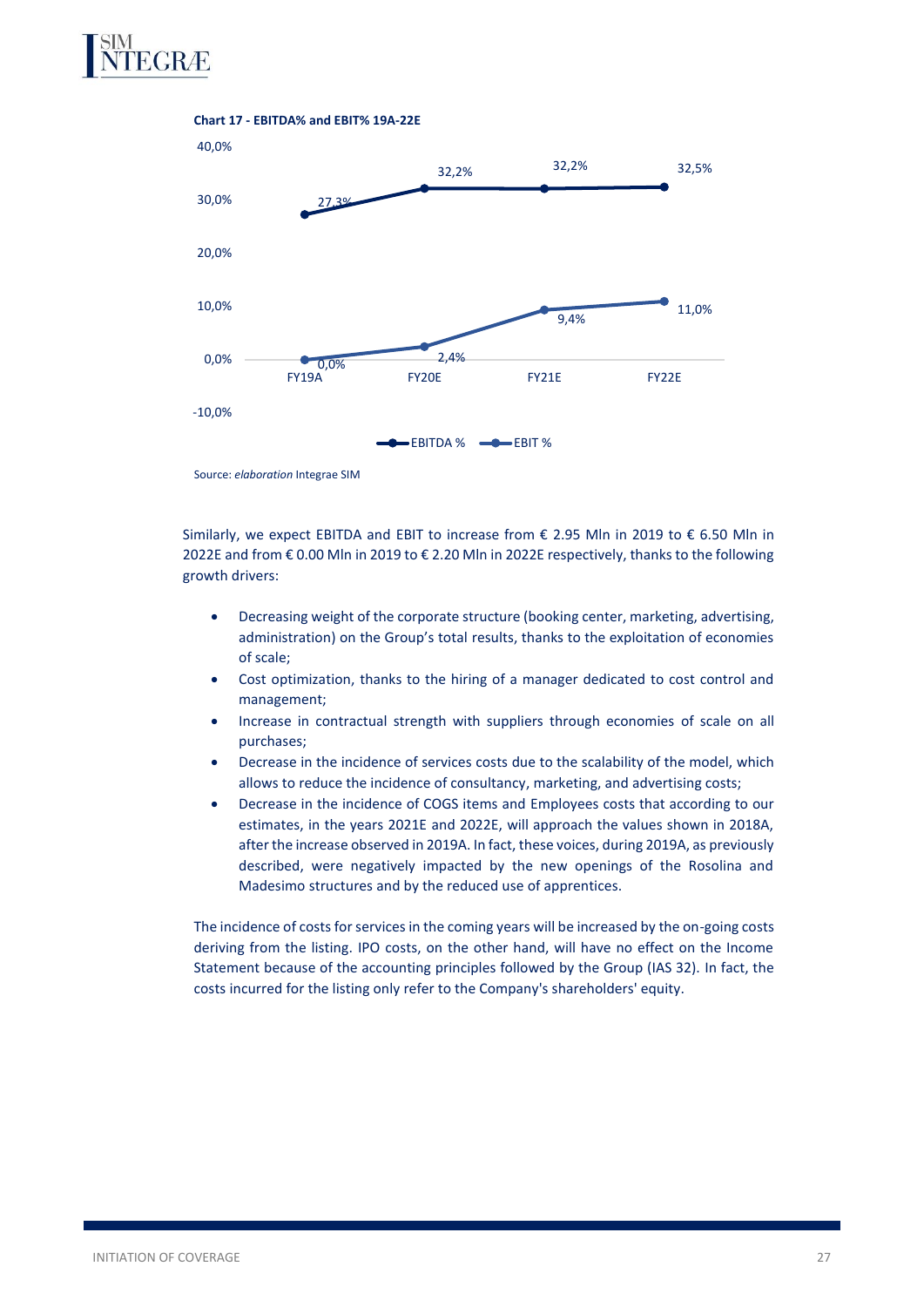



Source: *elaboration* Integrae SIM

The value of Capex, due to the nature of Fabilia's business, is influenced by the amortization of rights of use which, as explained above, is similar to the leases paid by the Group to the owners of the structures managed.

In addition to this, the investments are mainly attributable to the initial reshaping of the new leased structures (necessary for adaptation to the Fabilia format) and the periodic renovation of existing structures. Reshaping costs were estimated at €2,600 per room, in line with data observed in 2018 and 2019. Between 2020E and 2022E, according to our estimates, the number of structures managed by Fabilia will grow from 10 to 13: two new structures at the sea and one in the mountains.

These investments, in addition to the leasing, are estimated at approximately  $\epsilon$  3 Mln over the three-year plan.



Source: elaboration Integrae SIM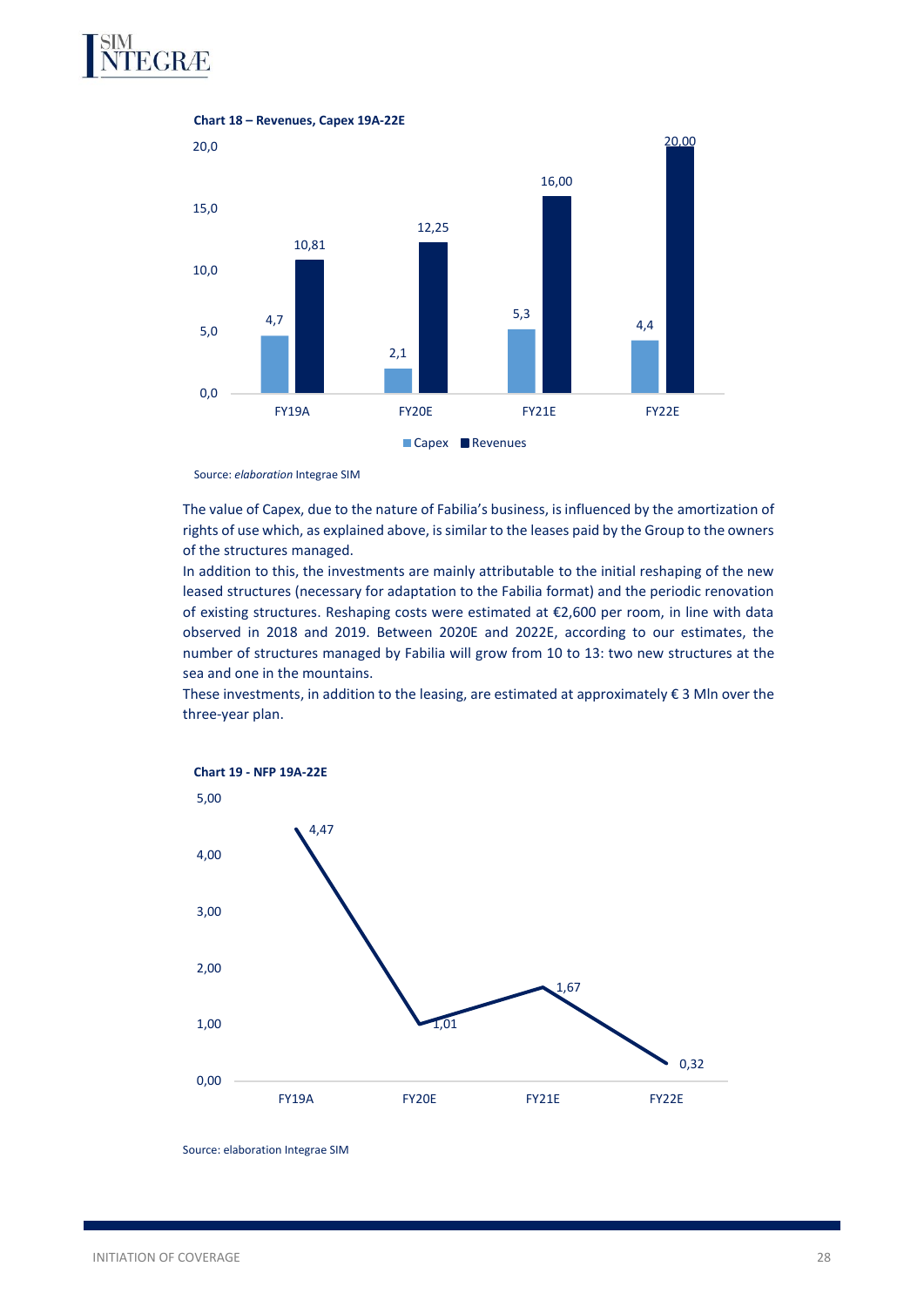

The NFP shows a significant improvement in 2020E, thanks to the collection resulting from the IPO operation.

# 5.4 Use of Proceeds

Fabilia concluded the listing on the AIM Italia market to find resources finalized to the prosecution of growth process. In particular, the Group has planned to continue its internal and external growth.

- As for the internal growth, Fabilia plans to:
	- o Expand its customer database thanks to the so-called "holiday on installments", thanks to an agreement with Compass for the construction of financing options repayable in 12 months;
	- o Increase marketing activities in order to attract new Italian and foreign customers;
	- o Improve its Benefit positioning through the B-Corp certification. In fact, Fabilia is working to obtain the B Corporation® certification, issued by B Lab, an international non-profit, to meritorious companies for their environmental and social performance.
- As for the external growth, Fabilia plans to:
	- o Add new structures to the portfolio both on the seaside and in mountain locations, in the selected locations in Italy (Liguria, Toscana, Campania, Puglia, Valle d'Aosta, Lombardia, Trentino) and abroad (French Riviera, Deux Alpes, Switzerland, Austria, Croatia);
	- o Acquire through M&A operations small local chains of hotel structures management.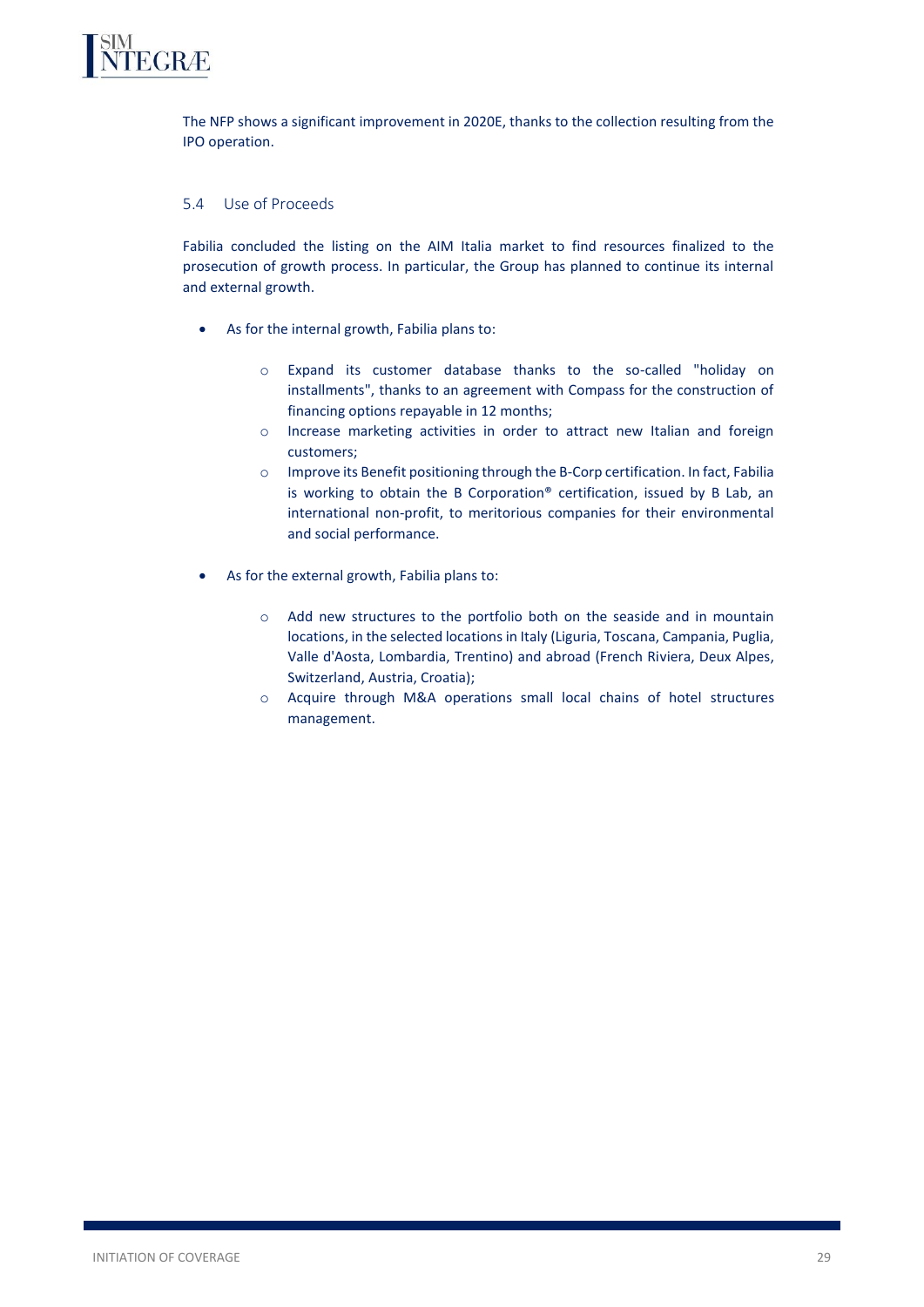<span id="page-29-0"></span>

# 6 Valuation

We have conducted valuation of Fabilia's equity range base on the DCF methodology.

# <span id="page-29-1"></span>6.1 DCF Method

| Table 3 – WACC        |           |                                   |       |
|-----------------------|-----------|-----------------------------------|-------|
| <b>WACC</b>           |           |                                   | 5,16% |
| <b>Risk Free Rate</b> |           | $0,44\%$ $\alpha$ (specific risk) | 2,50% |
| <b>Market Premium</b> |           | 8,46% Beta Adjusted               | 1,00  |
| $D/E$ (average)       |           | 400,00% Beta Relevered            | 3,88  |
| Ke                    | 11,40% Kd |                                   | 5,00% |

Source: Integrae SIM

#### In particular:

- The Risk-Free Rate represented by Rendistato of July 2020 with maturity between 3 years and 7 months and 4 years and 6 months;
- The Market Premium coincides with the risk premium for the Italian market calculated by Professor A. Damodaran;
- D/E is calculated based on the Integrae SIM estimates;
- Ke has been calculated via CAPM;
- Alpha, or additional specific risk, typical of equity investments in companies with small size operations. Being small, the additional small cap risk has been assumed equal to 2.5%, average value among those suggested by the main studies on the subject (Massari Zanetti, Financial Valuation, McGraw-Hill, 2004, p. 145, A. Damodaran, Cost of Equity and Small Cap Premium in Investment Valuation, Tools and Techniques for Determining the Value of Any Assets, III edition 2012, Guatri Bini, New Company Evaluation Treaty, 2009, p. 236);
- Beta is the same as the market Beta because it is not possible to select a competitor panel;
- Kd coincides with the current cost of the Group's debt.

#### Using this data, it results in a WACC of 5.16%.

| Table 4 – DCF Valuation<br><b>DCF Equity Value</b> |      | 19,0 |
|----------------------------------------------------|------|------|
| <b>FCFO</b> actualized                             | 3,7  | 16%  |
| <b>TV</b> actualized DCF                           | 19.9 | 84%  |
| <b>Enterprise Value</b>                            | 23,5 | 100% |
| NFP (FY19A)                                        | 4.5  |      |
| Source: Integrae SIM                               |      |      |

With the above data and taking as a reference our estimates and assumption, the result is an **equity value of € 19.0 Mln**. The target price is therefore €3.13, BUY rating and MEDIUM risk.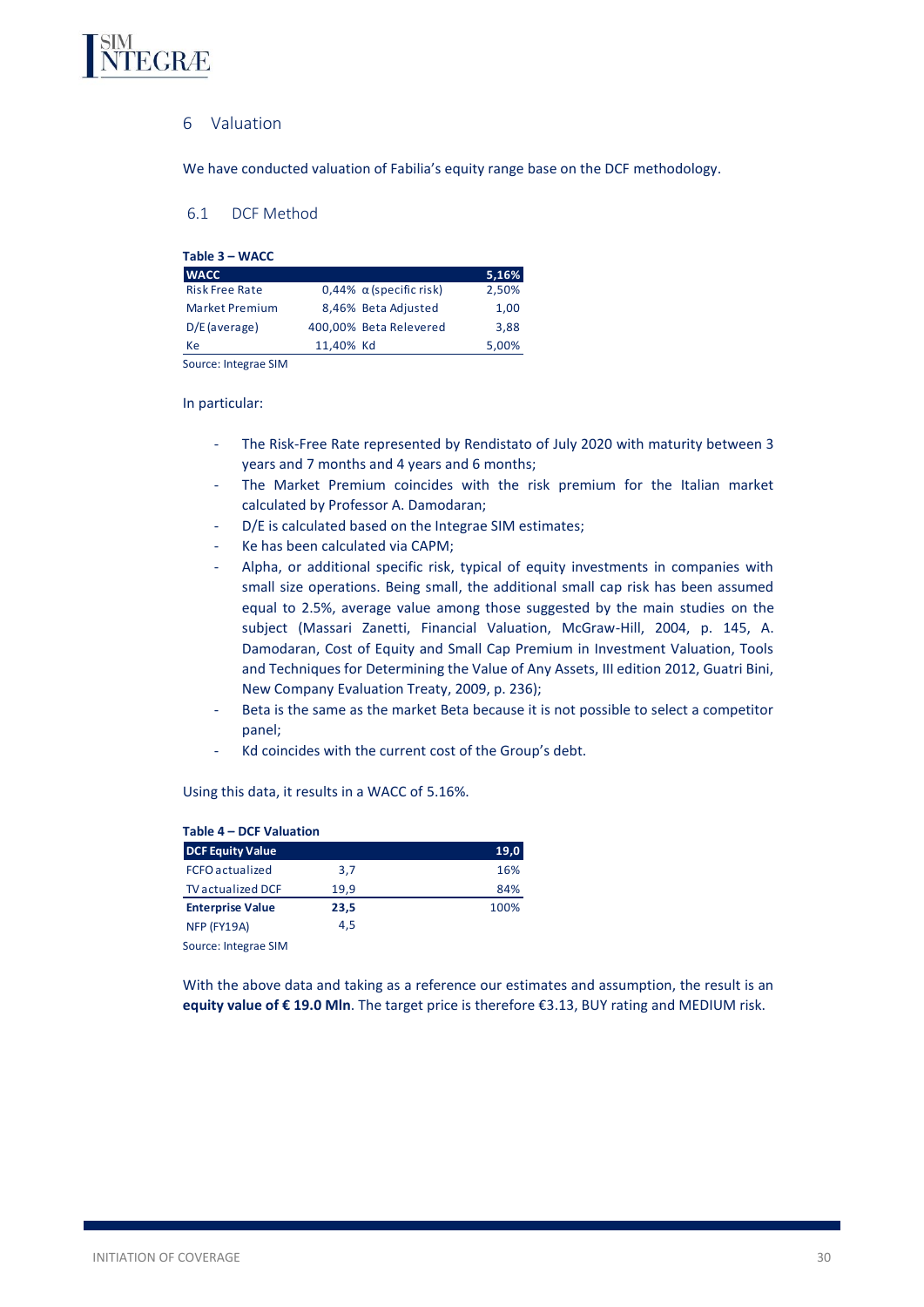

| €/mln      | Table 5 – Equity Value – Sensitivity Analysis<br><b>WACC</b> |      |      |      |      |      |      |      |
|------------|--------------------------------------------------------------|------|------|------|------|------|------|------|
|            |                                                              | 3,7% | 4,2% | 4,7% | 5,2% | 5,7% | 6,2% | 6,7% |
|            | 2,5%                                                         | 73,9 | 50,6 | 38,1 | 30,2 | 24,9 | 21,0 | 18,0 |
|            | 2,0%                                                         | 51,5 | 38,7 | 30,8 | 25,3 | 21,4 | 18,4 | 16,0 |
| Growth     | 1,5%                                                         | 39,4 | 31,3 | 25,8 | 21,8 | 18,7 | 16,3 | 14,4 |
| Rate $(g)$ | 1,0%                                                         | 31,9 | 26,2 | 22,2 | 19,0 | 16,6 | 14,6 | 13,0 |
|            | 0,5%                                                         | 26,7 | 22,6 | 19,4 | 16,9 | 14,9 | 13,3 | 11,9 |
|            | 0,0%                                                         | 23,0 | 19,8 | 17,2 | 15,2 | 13,5 | 12,1 | 10,9 |
|            | $-0,5%$                                                      | 20,1 | 17,6 | 15,5 | 13,8 | 12,4 | 11,2 | 10,1 |

Source: Integrae SIM

# **Table 6 – Implied Multiples – Sensitivity Analysis**

| <b>Equity Value</b> | EV/EBITDA |       |       | EV/EBIT |       |       |
|---------------------|-----------|-------|-------|---------|-------|-------|
| $(\epsilon/mln)$    | 2020E     | 2021E | 2022E | 2020E   | 2021E | 2022E |
| 16,0                | 5,2x      | 4.0x  | 3.1x  | 68,2x   | 13,6x | 9,3x  |
| 17,0                | 5.4x      | 4,2x  | 3,3x  | 71,6x   | 14,3x | 9,8x  |
| 18,0                | 5,7x      | 4.4x  | 3,5x  | 74,9x   | 15,0x | 10,2x |
| 19,0                | 5,9x      | 4.6x  | 3,6x  | 78,2x   | 15,6x | 10,7x |
| 20,0                | 6,2x      | 4.8x  | 3,8x  | 81,6x   | 16,3x | 11,1x |
| 21,0                | 6.4x      | 4.9x  | 3.9x  | 84,9x   | 17,0x | 11,6x |
| 22,0                | 6,7x      | 5.1x  | 4.1x  | 88,2x   | 17,6x | 12,1x |

Source: Integrae SIM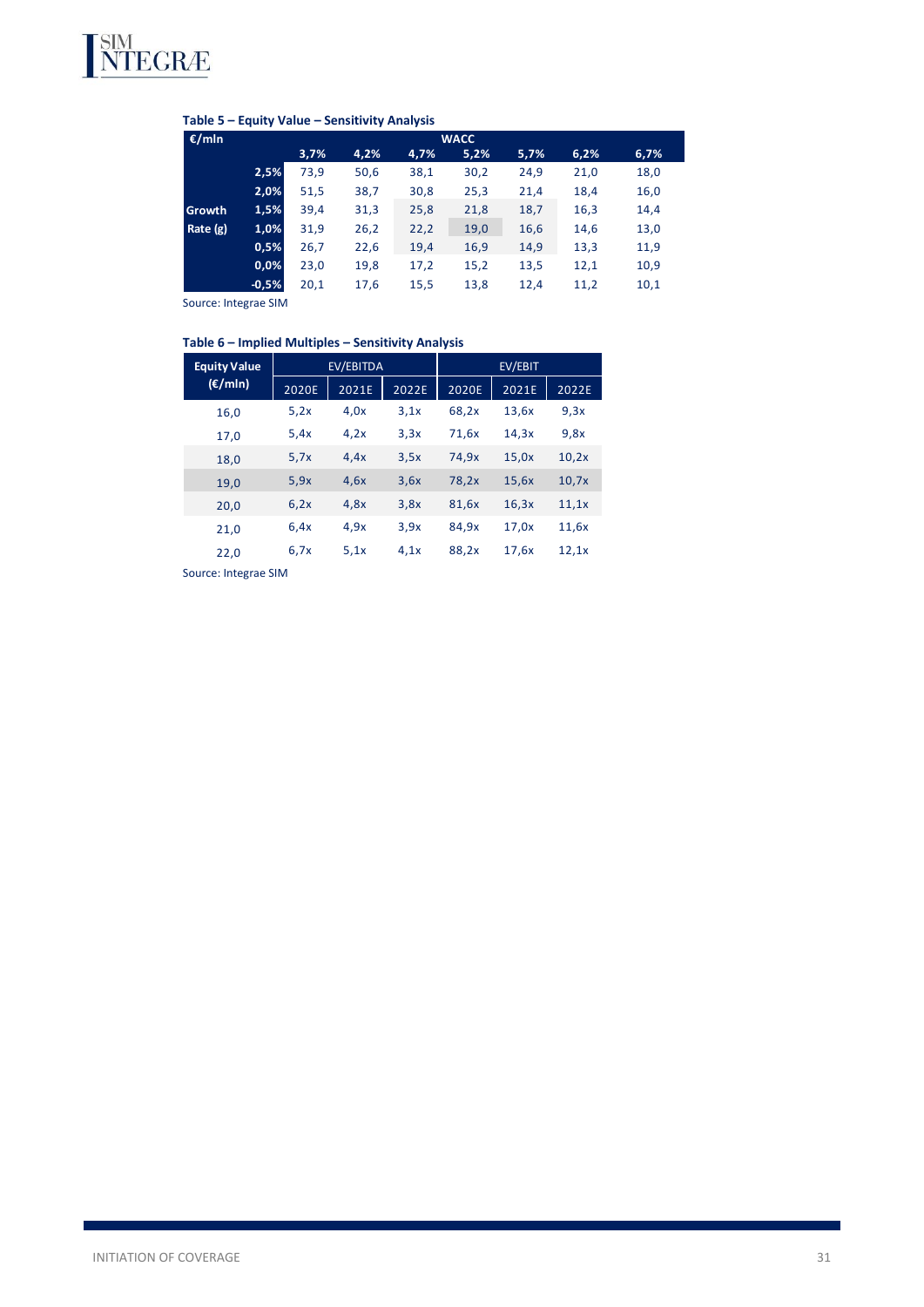

#### **Disclosure Pursuant to Article 69 Et seq. of Consob (Italian Securities Exchange Commission) Regulation No. 11971/1999**

#### **Analyst/s certification**

The analyst(s) which has/have produced the following analyses hereby certifies/certify that the opinions expressed herein reflect their own opinions, and that no direct and/or indirect remuneration has been, nor shall be received by the analyst(s) as a result of the above opinions or shall be correlated to the success of investment banking operations. INTEGRAE SPA is comprised of the following analysts who have gained significant experience working for INTEGRAE and other intermediaries: Antonio Tognoli. Neither the analysts nor any of their relatives hold administration, management or advising roles for the Issuer. Antonio Tognoli is Integrae SIM's current Head of Research, Vice President of Associazione Nazionale Private and Investment Banking – ANPIB, member of Organismo Italiano di Valutazione – OIV and Journalist guilt. Mattia Petracca is current financial analyst**.**

#### **Disclaimer**

This publication was produced by INTEGRAE SIM SpA. INTEGRAE SIM SpA is licensed to provide investment services pursuant to Italian Legislative Decree n. 58/1998, released by Consob, with Resolution n. 17725 of March 29<sup>th</sup>, 2011. INTEGRAE SIM SpA performs the role of corporate broker for the financial instruments issued by the company covered in this report.

INTEGRAE SIM SpA is distributing this report in Italian and in English, starting from the date indicated on the document, to approximately 300 qualified institutional investors by post and/or via electronic media, and to non-qualified investors through the Borsa Italiana website and through the leading press agencies.

Unless otherwise indicated, the prices of the financial instruments shown in this report are the prices referring to the day prior to publication of the report. INTEGRAE SIM SpA will continue to cover this share on a continuing basis, according to a schedule which depends on the circumstances considered important (corporate events, changes in recommendations, etc.), or useful to its role as specialist.

The information and opinions contained herein are based on sources considered reliable. INTEGRAE SIM SpA also declares that it takes all reasonable steps to ensure the correctness of the sources considered reliable; however, INTEGRAE SIM SpA shall not be directly and/or indirectly held liable for the correctness or completeness of said sources.

The most commonly used sources are the periodic publications of the company (financial statements and consolidated financial statements, interim and quarterly reports, press releases and periodic presentations). INTEGRAE SIM SpA also makes use of instruments provided by several service companies (Bloomberg, Reuters, JCF), daily newspapers and press in general, both national and international. INTEGRAE SIM SpA generally submits a draft of the analysis to the Investor Relator Department of the company being analyzed, exclusively for the purpose of verifying the correctness of the information contained therein, not the correctness of the assessment. INTEGRAE SIM SpA has adopted internal procedures able to assure the independence of its financial analysts and that establish appropriate rules of conduct for them. Integrae SIM S.p.A. has formalised a set of principles and procedures for dealing with conflicts of interest. The Conflicts Management Policy is clearly explained in the relevant section of Integrae SIM's web site (www.integraesim.it). This document is provided for information purposes only. Therefore, it does not constitute a contractual proposal, offer and/or solicitation to purchase and/or sell financial instruments or, in general, solicitation of investment, nor does it constitute advice regarding financial instruments. INTEGRAE SIM SpA does not provide any guarantee that any of the forecasts and/or estimates contained herein will be reached. The information and/or opinions contained herein may change without any consequent obligation of INTEGRAE SIM SpA to communicate such changes. Therefore, neither INTEGRAE SIM SpA, nor its directors, employees, or contractors, may be held liable (due to negligence or other causes) for damages deriving from the use of this document or the contents thereof. Thus, Integrae SIM does not guarantee any specific result as regards the information contained in the present publication, and accepts no responsibility or liability for the outcome of the transactions recommended therein or for the results produced by such transactions. Each and every investment/divestiture decision is the sole responsibility of the party receiving the advice and recommendations, who is free to decide whether or not to implement them. Therefore, Integrae SIM and/or the author of the present publication cannot in any way be held liable for any losses, damage or lower earnings that the party using the publication might suffer following execution of transactions on the basis of the information and/or recommendations contained therein.

This document is intended for distribution only to professional clients and qualified counterparties as defined in Consob Regulation no. 16190 of 29.10.2007, as subsequently amended and supplemented, either as a printed document and/or in electronic form.